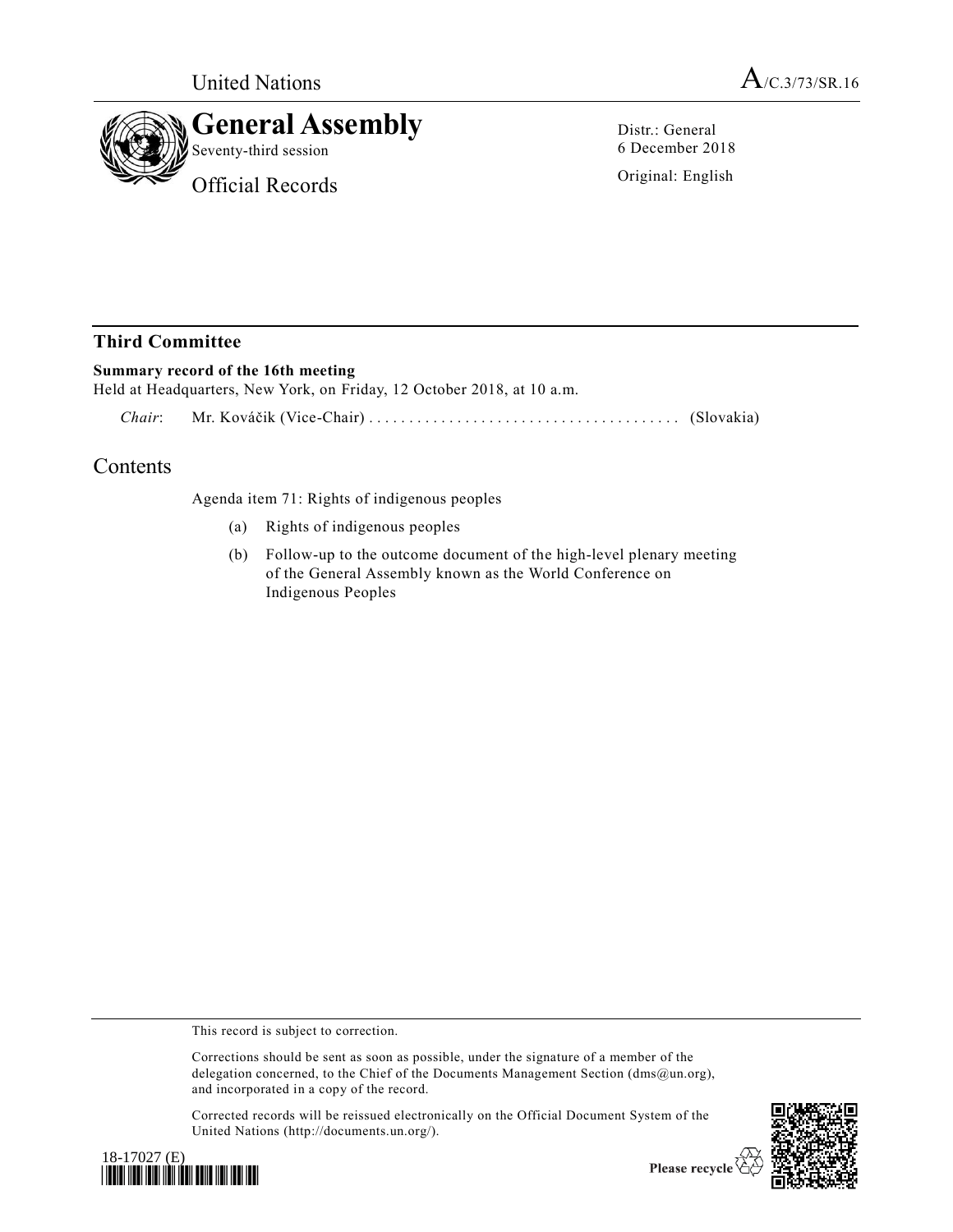*In the absence of Mr. Saikal (Afghanistan), Mr. Kováčik (Slovakia), Vice-Chair, took the Chair.*

*The meeting was called to order at 10.05 a.m.*

## **Agenda item 71: Rights of indigenous peoples**

- **(a) Rights of indigenous peoples** [\(A/73/137](https://undocs.org/A/73/137) and [A/73/176\)](https://undocs.org/A/73/176)
- **(b) Follow-up to the outcome document of the high-level plenary meeting of the General Assembly known as the World Conference on Indigenous Peoples**

1. **Ms. Tauli-Corpuz** (Special Rapporteur on the rights of indigenous peoples), introducing her report to the General Assembly [\(A/73/176\)](https://undocs.org/A/73/176), said that selfgovernance by indigenous peoples and the role of their own institutions must be protected and promoted in order to address the challenges they faced across the world. Numerous examples existed of indigenous selfgovernance systems agreed formally with States and recognized in their constitutions, legislation and policies.

2. Centuries-old systems regulated indigenous peoples' relationships with each other and their neighbours as well as with nature and the surrounding ecosystems. Predating colonization and the emergence of post-colonial nation-States, those systems included not only customary, oral and written laws but also dispute resolution and adjudication mechanisms that continued to operate in many indigenous communities. They embedded indigenous peoples' traditional world views, values, norms, laws and their concepts of authority and leadership. In recent decades, contemporary forms of institutions, including indigenous parliaments, councils and organizations, had also been developed, often in cooperation with States. The diversity of indigenous governance systems reflected the diverse cultures, histories and realities of indigenous peoples.

3. Many traditional indigenous governance systems had proven to be better than external actors at ensuring the well-being, peace, security and rights of indigenous peoples. For example, indigenous institutions played an important role in conflict prevention and dispute resolution. Traditional justice models effectively solved conflicts and provided access to justice in ways that respected both cultural diversity and human rights norms.

4. Indigenous self-governing systems also fostered conservation and the maintenance of biodiversity. Indeed, the overlap between the territories of indigenous peoples and high levels of biodiversity and healthy forests was becoming increasingly evident. Collective ownership and management of resources had been shown to contribute positively to conservation outcomes, such as preventing deforestation and loss of wildlife. Indigenous traditional knowledge and holistic views of community and the environment had also been recognized, notably by the Intergovernmental Panel on Climate Change, as a resource contributing towards climate change mitigation and adaptation efforts.

5. The right of indigenous peoples to govern themselves was well established in international human rights law and jurisprudence. However, in practice, coordination between indigenous and contemporary institutions of the State was challenging; that problem was compounded by the limited financial and human resources available to manage indigenous governance systems properly; the lack of control and ability to selfgovern; and the need to ensure that indigenous governance systems were aligned with international human rights standards relating to issues such as gender equality and due process. She hoped that good examples of how such challenges had been tackled by Member States at the national level would be revealed during the ensuing dialogue and might be applicable to other contexts. Self-governance had also been a core concern for the other United Nations mechanisms on the rights of indigenous peoples. In 2019, she looked forward to coordinating with the Expert Mechanism on the Rights of Indigenous Peoples and the Permanent Forum on Indigenous Issues to enhance their combined knowledge about the role that indigenous peoples' own governance systems could play.

6. Her report to the thirty-ninth session of the Human Rights Council [\(A/HRC/39/17\)](https://undocs.org/A/HRC/39/17) contained an analysis of the worrying escalation of violence, criminalization, harassment and threats against indigenous peoples, particularly when they were defending and exercising rights to their lands, territories and resources. Such human rights violations often arose when indigenous leaders and community members voiced concerns over large-scale projects relating to extractive industries, agribusiness, infrastructure, hydroelectric dams and logging. Indigenous peoples seemed, once again, to have become prime targets of persecution. The rapidly intensifying competition over natural resources on their traditional lands and territories was driving that violence. Indigenous leaders and communities who objected to the negative impacts of large-scale projects on their rights, livelihoods and the environment were being targeted and killed, forcibly evicted, threatened and subjected to insidious harassment in the form of criminal charges, which were often nebulous, grossly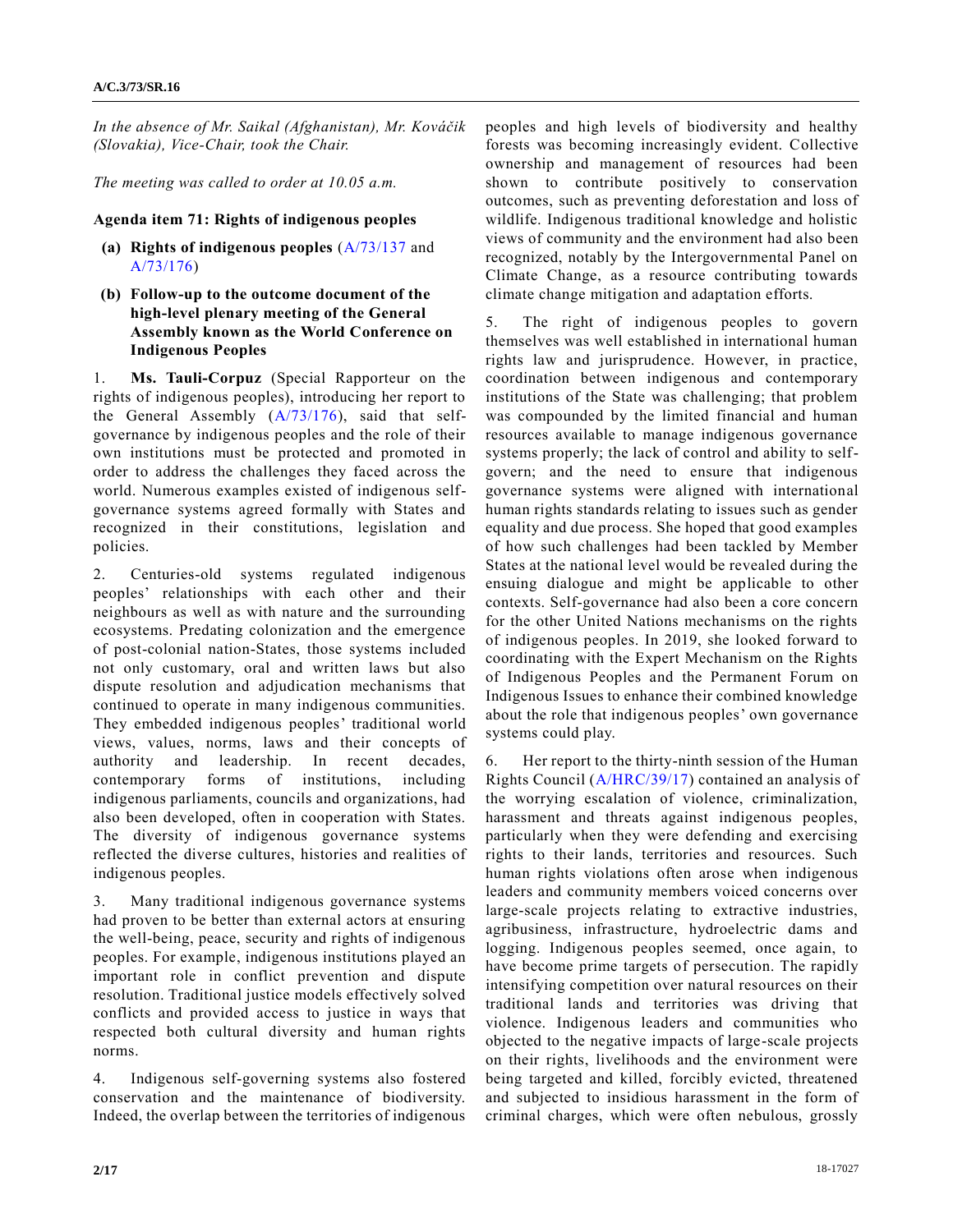inflated or fictitious. The aim of such attacks, whether violent or legal, was to silence any opposition by indigenous peoples to business interests and to prevent them from exercising their rights.

7. She had also submitted a report to the thirty-ninth session of the Human Rights Council on the rules of international law relating to the human rights of indigenous peoples in voluntary isolation and initial contact in the Amazon and Gran Chaco [\(A/HRC/39/17/Add.1\)](https://undocs.org/A/HRC/39/17/Add.1). Efforts to protect the territories and environment of those peoples must be intensified as a matter of urgency. States needed to develop and implement differentiated policies directed at peoples in initial contact, notably in the area of health, while at the same time refraining from actions that would affect their lands and territories.

8. Since her previous report to the General Assembly [\(A/72/186\)](https://undocs.org/A/72/186), she had conducted two official country visits: to Mexico and Guatemala. Both those countries had supported the advancement of the rights of indigenous peoples in the international arena and had promoted the adoption of the United Nations Declaration on the Rights of Indigenous Peoples and the establishment of her mandate. However, at the national level, both countries still faced serious challenges in implementing their commitments.

9. In Mexico, notwithstanding information concerning positive measures in the fields of health and education and in facilitating access to justice for indigenous peoples, she had observed a huge gap between the international commitments and the reality on the ground. Effective and coordinated action at the federal, state and municipal levels was needed to fulfil the rights of indigenous peoples to self-determination and to their lands, territories and resources, their political participation and access to justice. Urgent measures must also be taken to solve the problems of violence and insecurity as well as the poverty, marginalization and discrimination to which they were subject.

10. In Guatemala, indigenous peoples constituted the majority of the population but had never participated on an equal footing with other groups in the political, social, cultural and economic life of the country. She had witnessed the structural racism and discrimination to which they were subject in their daily lives, reflected in the lack of protection of their lands, territories and natural resources and in their difficulties in gaining access to justice, health, education and political participation. In spite of the overall growth in the national economy, inequality was increasing. Around 40 per cent of indigenous peoples in Guatemala still lived

in extreme poverty and more than half of all indigenous children there were chronically malnourished.

11. She was extremely concerned about the rising levels of violence, forced evictions and the criminalization of indigenous peoples in both Mexico and Guatemala. In the latter, she had visited indigenous leaders in prison for defending their lands and was particularly disturbed by the killings of several indigenous leaders during and since her recent visit.

12. She had continued to share information with Governments and other actors concerning allegations of violations of indigenous peoples' rights globally. Since 2017, she had sent 48 communications to 19 States and other entities in relation to violations of a wide range of economic, social and cultural as well as civil and political rights. She looked forward to a constructive dialogue on the right of indigenous peoples to selfgovernance and how such governance could contribute to achieving sustainable development for all, including for indigenous peoples.

13. **Ms. Fangco** (Philippines), expressing concern that large-scale development projects and extractive industries undertaken in different parts of the world were fuelling attacks against indigenous communities, said that the free, prior and informed consent of the indigenous peoples whose lands, territories and natural resources would be affected must be sought. Her country believed that the ancestral domains and all the resources found there served as material bases of the indigenous peoples' cultural integrity. In her country, under the Indigenous Peoples' Rights Act, the State recognized such domains as private community property which belonged to all the generations to come and could not be sold, disposed of or destroyed. The free, prior and informed consent of indigenous communities was required before any plan, programme or activity could be implemented within their ancestral domains. That clearly included the right to reject any such activity.

14. In her country, indigenous self-governance was implemented through mechanisms for the mandatory representation of indigenous peoples. In keeping with their unique customary laws, practices and mechanisms, indigenous communities chose their representatives through selection and not election. The primacy of customary laws in all undertakings involving indigenous peoples was affirmed by existing legislation. The rights of indigenous peoples in the Philippines were taken fully into account in national development plans.

15. **Ms. Buist-Catherwood** (New Zealand) said that her country's electoral system guaranteed Maori representation in Parliament. Thus, indigenous people had an ongoing opportunity to participate in and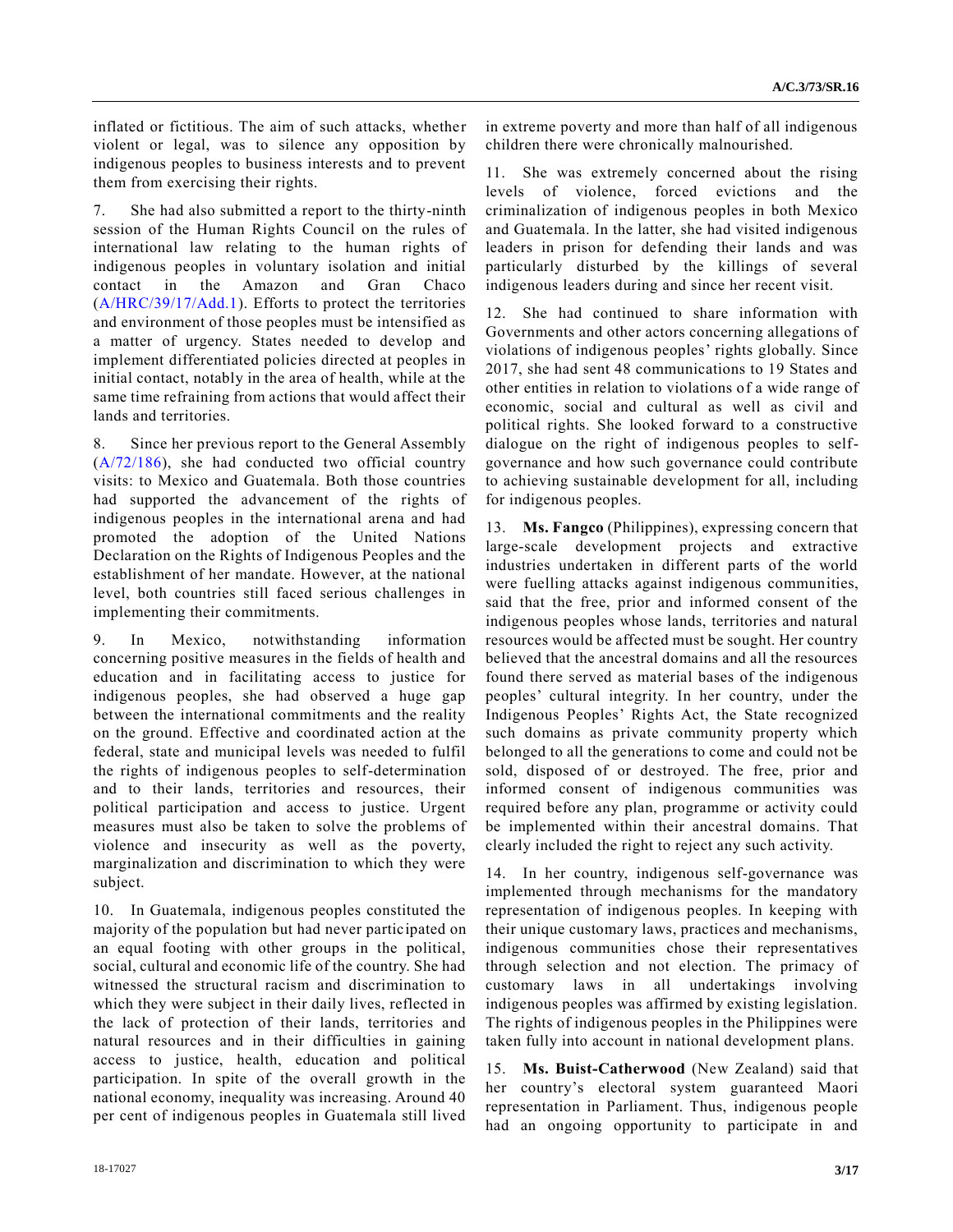influence national decision-making on a range of issues. However, much remained to be done to enhance indigenous self-governance. The representation of Maori in local government had been more difficult to achieve. Greater representation of Maori as elected members of local government was important given their approaches to land and resource management, which had been built into domestic laws in New Zealand. For example, under existing legislation, the Whanganui River, or Te Awa Tupua, was recognized as a legal person with its own rights. Furthermore, a governance and management framework enabled several Whanganui iwi, or tribes, with genealogical connections to the river to participate in collective decision-making on the river's behalf. A bill was also under consideration for the Local Government Act to include the promotion of the social, economic, environmental and cultural well-being of communities.

16. The Government of New Zealand continued to focus on strengthening its relationship with Maori and intended to establish an agency to oversee its future work with that community. The new agency would work alongside the Maori Development Agency and other portfolio agencies to ensure that long-term domestic priorities for advancing indigenous well-being were achieved.

17. She would welcome any examples the Special Rapporteur could provide on how the rights and governance structures of indigenous people were being incorporated into national plans to implement the Sustainable Development Goals. New Zealand, for its part, would be taking into account Maori concepts of well-being and recognized Maori relational structures in the development of its own policies.

18. **Mr. Kashaev** (Russian Federation) said that his delegation was perplexed by the unverified information contained in the Special Rapporteur's report regarding the situation of indigenous peoples in the Russian Federation. His country was a federated State where many Russian ethnic groups had either a long or more recent history of self-governance within ethnic territories or administrative and territorial boundaries. They included four autonomous okrug, named after the indigenous persons that lived there. The constituent instruments of those entities defined the rights and the status of indigenous peoples and established the territory as their homeland. All the essential life issues of those peoples were regulated legislatively. Selfgovernance was assured through the creation of an indigenous representative assembly and council, as well as other advisory and deliberative bodies. Atypical forms of self-governance, such as local community leaders, were also governed by law. The Russian Federation had significant experience of fostering local self-governance at the national and municipal levels. Indigenous communities participated in the decisionmaking process whenever their interests were at stake. Self-governance was also authorized for indigenous minorities, including the Sami people.

19. In preparing her recommendations, the Special Rapporteur should take into account the specifics of countries with a multi-ethnic population and cooperate closely with the States that had authorized her mandate and bore the main responsibility for ensuring the rights of indigenous peoples.

20. **Ms. Nicholas-Mackenzie** (Canada) said that an inclusive approach to decision-making was consistent with the United Nations Declaration on the Rights of Indigenous Peoples. It required work to develop relationships, structures and understandings and was not simply a matter of obtaining approval on a given project. Obtaining free, prior and informed consent implied a process of relationship-building, based on substantive collaborative efforts, and must be underpinned by the recognition of indigenous rights, including the right to self-determination and the right of indigenous peoples to their lands, territories and resources.

21. Canada had conducted quantitative analyses of the impact of indigenous self-government, based on socioeconomic data from the national census. The most recent analysis showed that self-governing First Nations were closing the socioeconomic gap with all Canadians faster than First Nations that had received services under the Indian Act.

22. Inclusive decision-making would benefit everyone. She asked whether the Special Rapporteur had found any common obstacles to the development of indigenous self-governance in her initial engagement with Member States.

23. **Mr. Sandoval Mendiolea** (Mexico) said that the Special Rapporteur's visit to his country had been an occasion to reaffirm its commitment to cooperate with the international human rights mechanisms to fulfil its international obligations. His Government was fully prepared to engage in a constructive dialogue that would help to direct its national efforts and encourage the adoption of new measures relating to the human rights of indigenous peoples. The observations set forth in the report on her official visit would provide very valuable input for effectively addressing the challenges faced by his country. Given that 2019 would be celebrated as the International Year of Indigenous Languages, he asked the Special Rapporteur, on the basis of her study on governance systems, to comment further on any best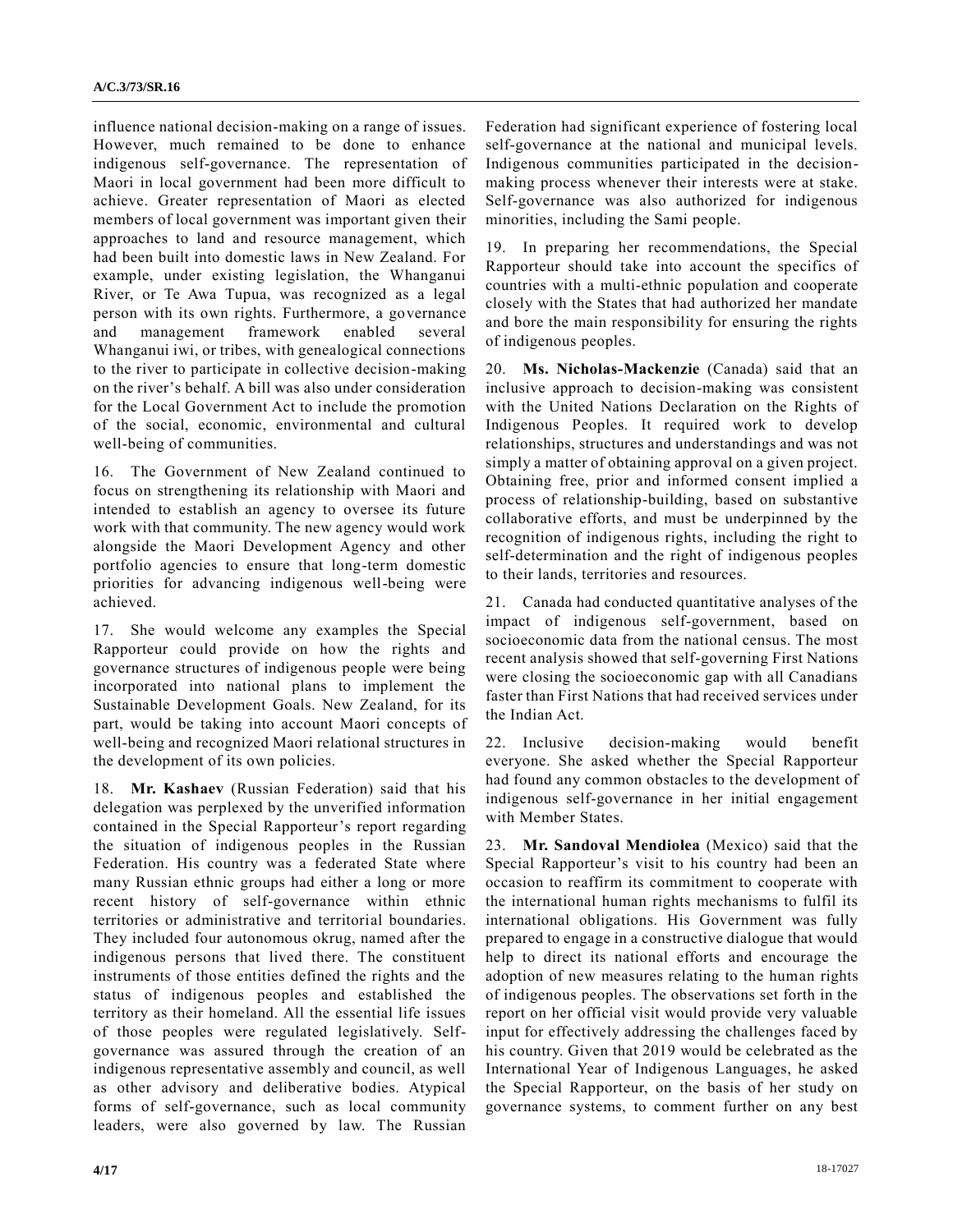practices identified at the global level regarding the role played by indigenous languages.

24. **Mr. Svendsrud** (Norway), referring to the Special Rapporteur's report to the thirty-ninth session of the Human Rights Council [\(A/HRC/39/17\)](https://undocs.org/A/HRC/39/17), said that all Member States should consider adopting a zerotolerance approach to violence against indigenous human rights defenders. Indigenous peoples had a key role to play in reaching the Sustainable Development Goals, in particular Goal 15. He wondered to what extent increasing attacks on and the criminalization of human rights defenders were a threat to the implementation of the Goals. He also wished to know how indigenous human rights defenders and indigenous peoples' governance institutions were cooperating with human rights organizations at the local and national levels.

25. **Ms. Diedricks** (South Africa) said that her Government had made significant strides in recognizing indigenous and traditional structures of governance. However, the lack of adequate skills, knowledge, resources and competencies made it difficult for traditional and indigenous institutions to contribute effectively to socioeconomic development and form an integral part of the South African governance system. To address that challenge, her Government had sought to develop well-capacitated, self-sustaining institutions through community initiatives and private partnerships. Partnerships for rural development had been forged between different levels of traditional leadership and the private and public sector. In the absence of any coordinated accounting mechanisms for those partnerships, however, the benefit to the communities was limited. Her delegation would appreciate any view or recommendation the Special Rapporteur might have for addressing that challenge.

26. **Mr. Silverman** (United States of America) said that the United States had a Government-to-Government political relationship with 573 federally recognized tribes in the country and considered tribal leaders' concerns when formulating broader policy objectives. His Government was committed to improving the lives of indigenous peoples in the United States. In recent years, its consultations with those tribes had covered topics ranging from repatriating sacred and culturally significant native American cultural items from abroad and addressing violence against indigenous women and girls to implementing transboundary water treaties affecting tribes along the United States-Canadian border. A long-standing United States presidential executive order from the year 2000 set forth fundamental principles and criteria that guided the Government in conducting regular and meaningful consultations with United States federally recognized tribes when formulating or implementing policies affecting them.

27. Turning to the challenges to self-governance, he asked the Special Rapporteur what factors she believed could contribute to building indigenous peoples' capacity to achieve better economic, education and health outcomes at the local level.

28. **Ms. Wacker** (Observer for the European Union) said that the European Parliament resolution of 3 July 2018 on the violation of the rights of indigenous peoples, including land- grabbing, set out the essential elements that European Union member States should consider for the protection of indigenous peoples. With respect to violence and unlawful criminalization, especially in the context of land, natural resources and the environment, the conclusions on indigenous peoples adopted by the Council of the European Union on 15 May 2017 specifically prioritized the need to take action against the threats and violence faced by indigenous peoples' human rights defenders.

29. She asked what role the private sector should assume in the protection of indigenous human rights defenders and which additional protection measures could be put in place. The European Union supported the work of human rights defenders through specific guidelines as well as the European instrument for democracy and human rights, which funded organizations and human rights defenders that worked on safeguarding land-related rights.

30. Continued support was needed to ensure that capacity-building programmes for indigenous leaders on human rights were included in the international agenda. The European Union remained committed to supporting the establishment of mechanisms and dialogues between Governments and representatives of indigenous peoples. The active, free and meaningful participation of indigenous peoples was a key issue for the achievement of the Sustainable Development Goals. The European Union also remained committed to the full implementation of the United Nations Declaration on the Rights of Indigenous Peoples and wished to underscore specifically the principles of respect, promotion of autonomy and self-government, territorial rights and free, prior and informed consent.

31. **Mr. de Souza Monteiro** (Brazil) said that selfgovernance was a corollary of the principle of selfdetermination in international law and served as a yardstick in Brazilian policymaking relating to indigenous peoples. Demarcated indigenous territories in Brazil represented approximately 12 per cent of the national territory. Traditional leaders were responsible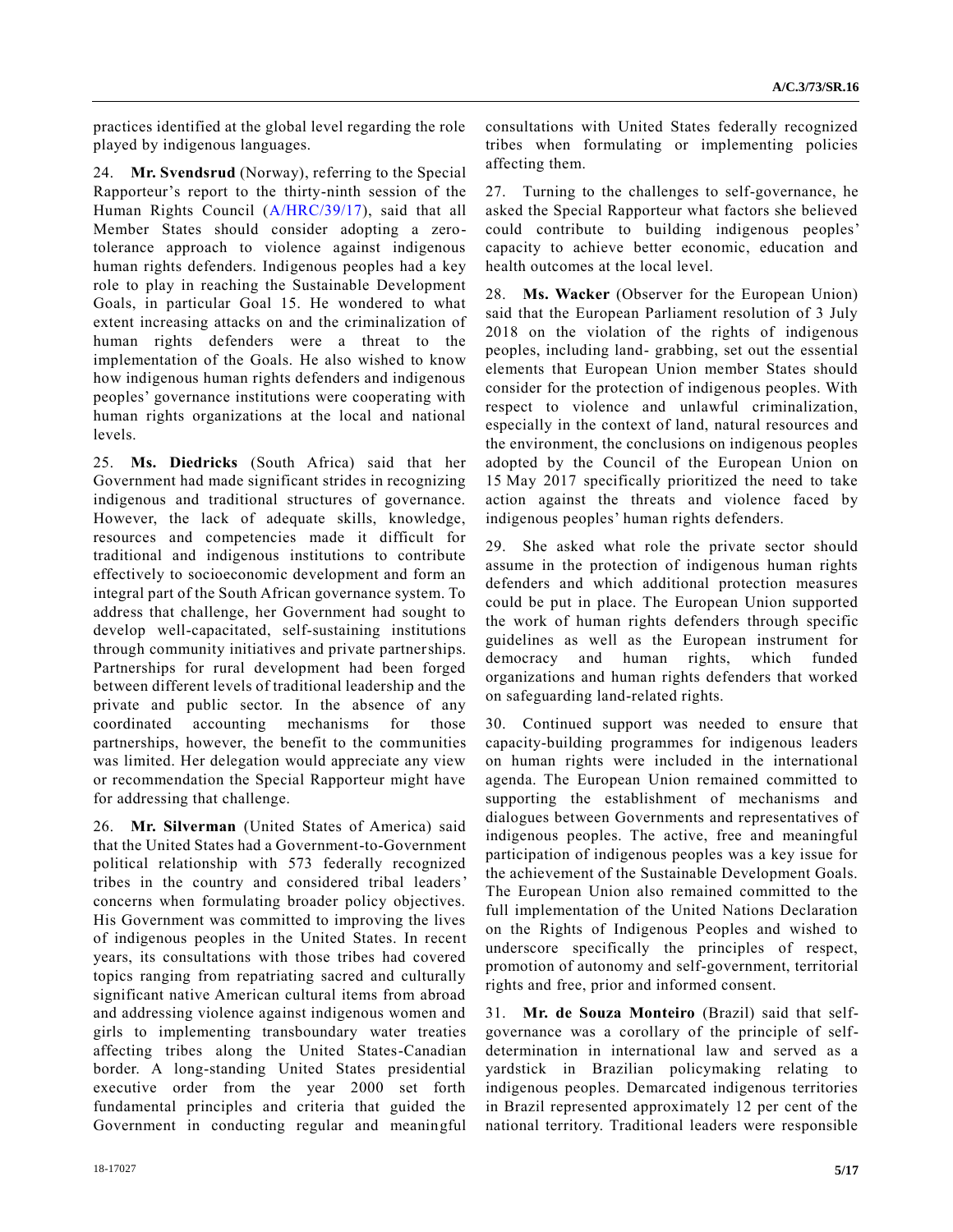for managing most aspects of the socioeconomic and cultural lives of indigenous peoples. However, in consultation with local indigenous communities, the Government did offer health and education services in their territories. He asked the Special Rapporteur how self-governance could be best applied to national health and education policies.

32. **Mr. Tituaña Matango** (Ecuador) said that his Government maintained its openness and willingness to engage in dialogue in order to further initiatives for the benefit of indigenous peoples and nationalities. Preparations were currently being made for the Special Rapporteur's visit to Ecuador in November 2018. With the approach of the International Year of Indigenous Languages in 2019, he asked the Special Rapporteur how she envisaged contributing to the successful outcome of the celebrations.

33. **Ms. Tauli-Corpuz** (Special Rapporteur on the rights of indigenous peoples) said that she always urged Governments to engage in good faith and profound dialogue with indigenous peoples with a view to achieving the Sustainable Development Goals and the full and effective implementation of the United Nations Declaration on the Rights of Indigenous Peoples. Notwithstanding any complications that might arise with that type of dialogue at the national or local level, ultimately the outcome was better cooperation and partnership between States and indigenous peoples.

34. The private sector must exercise due diligence and adhere to the Guiding Principles on Business and Human Rights: Implementing the United Nations "Protect, Respect and Remedy" Framework, whenever it contemplated bringing investments or projects into indigenous peoples' territories. Due diligence meant having a human rights impact assessment as well as environmental and social impact assessments. Many important processes were required to enhance dialogue between the private sector and the indigenous peoples and between the private sector, indigenous peoples and States. The latter had the primary obligation to comply with international human rights standards, but the private sector had already agreed that it had the responsibility to protect human rights in general and indigenous peoples' rights in particular, and to ensure access to justice or remedies to particular human rights infractions.

35. In her 2019 report, she would study in greater depth the issues of education, health, basic social services and disaster mitigation. Indigenous peoples must press Governments to undertake cultural, health and education services. Indeed, in some of the countries that she had visited, the impact of those services was substantial. The performance of indigenous peoples was much better in countries where they had intercultural health services and bilingual education.

36. A workshop held recently in China had clearly identified concrete measures in support of the International Year of Indigenous Languages. Those languages were part of indigenous governance. In terms of criminalization, one of the problems cited was the lack of interpretation. Rights defenders who did not speak the dominant languages could hardly defend themselves because there was no interpretation into their own language. In countries where multilingual approaches had been adopted, the results were much better.

37. Dialogue and constructive engagement with indigenous peoples would invariably be the best approach to address any challenges and reduce conflicts caused by a failure to consult them. If the private sector engaged in dialogue it would also reduce the cost of doing business in the country. Research showed that as much as 85 per cent of the cost of projects was lost owing to a failure to undertake the processes that were needed to resolve a conflict. The only solution was to call on States to implement the United Nations Declaration and to ensure that they would act in good faith.

38. **Mr. Escalante Hasbún** (El Salvador), speaking on behalf of the Community of Latin American and Caribbean States (CELAC), welcomed General Assembly resolution [72/155,](https://undocs.org/A/RES/72/155) in which Governments and the United Nations system, in consultation with indigenous peoples, were urged to fulfil the commitments contained in the outcome document of the World Conference on Indigenous Peoples. CELAC encouraged further efforts to facilitate participation by the representatives and institutions of indigenous peoples at meetings of the relevant United Nations bodies on matters affecting them.

39. In the context of the International Year of Indigenous Languages, CELAC members States committed themselves to implementing programmes for the recovery, conservation, development, learning and dissemination of the different indigenous languages that were part of their cultures. They recognized that traditional knowledge, innovations and practices of indigenous peoples could support social well-being and sustainable livelihoods. Indigenous peoples had the right to maintain, control, protect and develop their cultural heritage, traditional knowledge and traditional cultural manifestations.

40. Access to justice was essential for the promotion and protection of the individual and collective rights of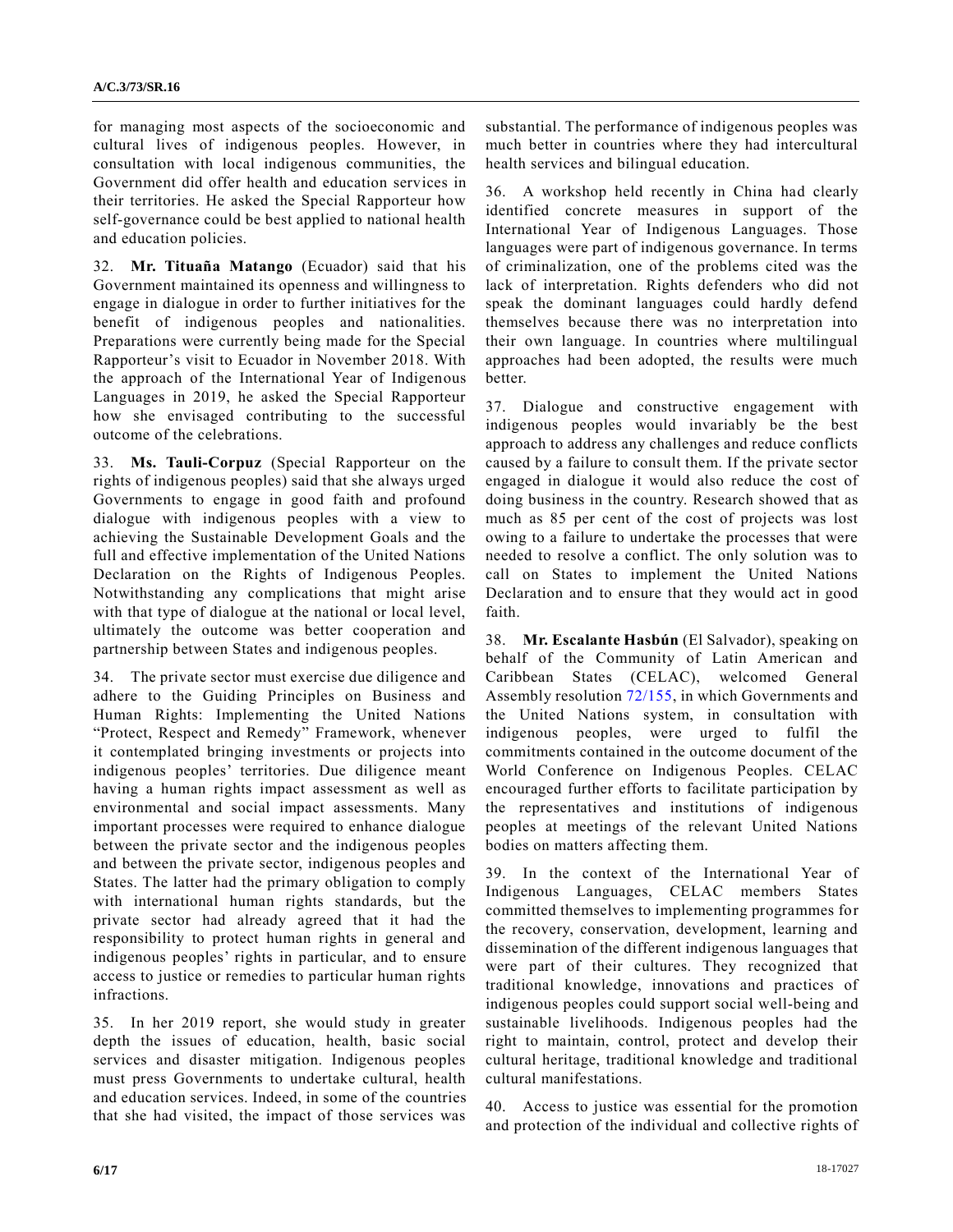indigenous peoples, together with equity, social and financial inclusion, well-being and *buen vivir* (living well). Indigenous peoples, including indigenous women, must be empowered to participate in decisionmaking processes on matters that affected their rights and States had the duty to consult them through their representative institutions with a view to obtaining their free, prior and informed consent.

41. As established in the United Nations Declaration on the Rights of Indigenous Peoples, special attention must be paid to the rights and requirements of women, children, young people, older persons and persons with disabilities. The 2030 Agenda on Sustainable Development was an opportunity to address gaps in the implementation of the United Nations Declaration on the Rights of Indigenous Peoples and the unequal progress made towards their realization.

42. **Mr. Thomas** (Antigua and Barbuda), speaking on behalf of the Caribbean Community (CARICOM), said that CARICOM member States continued to work in partnership with their indigenous communities to further the establishment of human rights standards. Regional and national plans were being strategically adjusted in line with the aims of the 2030 Agenda. In their dedication to the continued development of their indigenous populations, CARICOM member States were ensuring that laws and measures adopted to protect and preserve their culture and identity would also guarantee their fundamental rights and freedoms, without discrimination.

43. The expanded mandate of the United Nations Voluntary Fund for Indigenous Peoples had allowed for the continuous engagement of indigenous populations within the United Nations system and provided guidance and training to indigenous representatives to enable them to participate effectively in human rights mechanisms. CARICOM echoed the call for new and continued donor support to the Fund to enable it to boost capacity-building among the indigenous peoples in the Caribbean.

44. CARICOM looked forward to working with indigenous peoples to recover and develop languages that were at risk. It sought to highlight the social and cultural importance of its indigenous populations at the national and regional levels and to promote their inclusion and right to continued cultural selfdetermination.

45. Notwithstanding the significant progress made in promoting the human rights and socioeconomic wellbeing of indigenous peoples, CARICOM acknowledged that much more must be done to bridge the gap between them and the non-indigenous populations. In their efforts to mainstream indigenous perspectives in their national development policies, CARICOM member States were constrained by their inability to access adequate international support. The Governments of CARICOM member States therefore continued to call on the United Nations programmes, funds and specialized agencies to assist them in their ongoing efforts by mobilizing financial and technical assistance.

46. **Mr. Sauer** (Finland), speaking also on behalf of the Nordic and Baltic countries, namely, Denmark, Estonia, Iceland, Latvia, Lithuania, Norway and Sweden, said that indigenous peoples' representatives and institutions must have the possibility and space to exercise their rights at meetings of all relevant United Nations bodies on issues affecting them. In that regard, the Nordic and Baltic countries had actively contributed to the work of the four indigenous peoples' advisers to the President of the General Assembly with regard to the consultation and participation of indigenous peoples and had sought to implement the recommendations of General Assembly resolution [71/321](https://undocs.org/A/RES/71/321) since its adoption in September 2017.

47. Self-governance involved not only the establishment and maintenance of indigenous decisionmaking institutions but also the promotion of indigenous peoples' participation in decision-making processes on matters that affected them. Women, youth and persons with disabilities needed to participate in indigenous institutions and other forums. Furthermore, all Member States needed to intensify their efforts to address the challenges faced by many indigenous self-governance systems, including the lack of resources.

48. The Special Rapporteur's efforts to increase cooperation with other United Nations bodies and her participation in the high-level political forum on sustainable development were to be commended. Indigenous governance systems could play an essential role in ensuring that the implementation of the 2030 Agenda was culturally appropriate and grounded in indigenous peoples' traditions, values and approaches to development. The Special Rapporteur had an important role to play as an advocate for indigenous peoples' rights. However, indigenous peoples must have the possibility and space to exercise their right to participate in the meetings of all relevant United Nations bodies dealing with issues affecting them.

49. **Ms. Wacker** (Observer for the European Union), speaking also on behalf of the candidate countries Albania, Montenegro, Serbia and the former Yugoslav Republic of Macedonia; the stabilization and association process country Bosnia and Herzegovina; and, in addition, Armenia, the Republic of Moldova and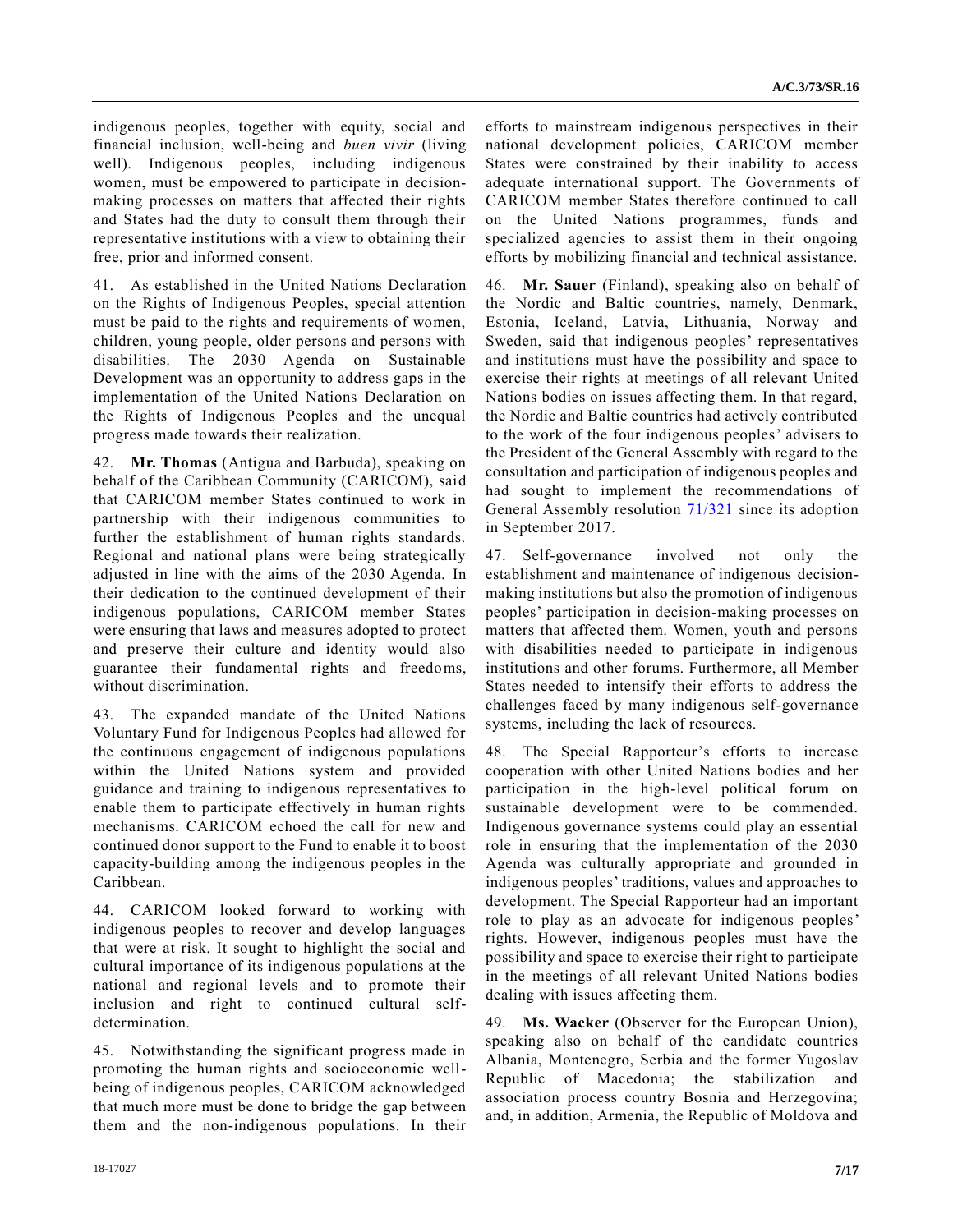Ukraine, said that the European Union was stepping up its support for indigenous peoples and human rights defenders working specifically on land issues, environment, biodiversity and climate under the European Instrument for Democracy and Human Rights. Following a call for proposals in 2017, the European Union would be granting 5 million euros in 2018 to human rights defenders and organizations that worked on those issues.

50. Land-grabbing occurred even in countries where the rights of indigenous peoples to lands, territories and resources were protected in law or in the Constitution. It therefore needed to be urgently addressed as a phenomenon rooted in a lack of accountability and good governance. Respect for the right to customary land and resources was essential for the definition of accountability, good governance and a global rulesbased order. The European Union would use all its tools to promote adherence to a rules-based order and internationally agreed policy directions. The European Consensus on Development, adopted in June 2017, defined the European Union's development strategies for the future and was a reaffirmation of the Union's rights-based approach to development. The responsible governance of and equitable access to land and resources featured strongly in the Consensus as an important issue that must be taken into account. She called on all States to implement the Voluntary Guidelines on the Responsible Governance of Tenure of Land, Fisheries and Forests in the context of National Food Security and urged Governments as well as private sector actors to abide by the Guiding Principles on Business and Human Rights, which were immensely relevant in the context of land-grabbing.

51. The European Union would continue to take an active part in the interactive hearings on enhancing the participation of indigenous peoples' representatives and institutions at the United Nations. Its steadfast commitment in that regard was grounded in the conclusions on indigenous peoples adopted by the Council of the European Union on 15 May 2017, which underscored the crucial importance of further enhancing opportunities for dialogue and consultation with indigenous peoples at all levels of European Union cooperation.

52. **Mr. Sandoval Mendiolea** (Mexico), speaking on behalf of the Group of Friends of Indigenous Peoples, said that despite positive efforts to translate the principles of the United Nations Declaration on the Rights of Indigenous Peoples into action, discrimination remained an obstacle and those in the most vulnerable situations bore the heaviest burden. Development could only be sustainable when the most vulnerable were protected. Thus, particular attention must be paid to the rights and special needs of indigenous women, children, young persons, older persons, migrants and persons with disabilities. Efforts must also be intensified in order to prevent and eliminate violence and multiple and intersecting forms of discrimination.

53. All Member States and all relevant academic institutions, indigenous peoples' institutions and representatives, as well as the United Nations Educational, Scientific and Cultural Organization (UNESCO), should participate actively in the events relating to the International Year of Indigenous Languages and uphold the spirit of the Year by drawing attention to the critical loss of indigenous languages and the need to preserve, revitalize and promote them. Despite increased attention from national Governments and the international community, one indigenous language died approximately every two weeks. As languages became extinct, wisdom, customs, methods of governance and distinct world views were lost.

54. The participation of indigenous peoples' representatives and institutions in meetings of relevant United Nations bodies dealing with issues affecting them remained an important goal. Thus, in conjunction with the relevant agencies and entities of the United Nations system, Member States should hold timely regional consultations to seek input from those representatives and institutions on the measures needed to enable their participation. Important strides forward could be made with constructive engagement, persistence and a true demonstration of best practices.

55. **Mr. Mohamed** (Iraq) said that, over the previous three decades, the rights of indigenous peoples had become a recognized component of international law. United Nations human rights mechanisms, including the Working Group on Indigenous Populations, monitored developments in that field. His Government would honour the provisions of the outcome document of the World Conference on Indigenous Peoples, in particular those that sought to provide favourable living conditions for indigenous peoples. Working with indigenous peoples' institutions, the Government would develop national plans and strategies and would promote and protect the rights of indigenous persons with disabilities by affording them better education, health care, and cultural and social services.

56. With the stresses imposed on their lands by the extractive industries, indigenous peoples continued to face violations of their human rights. The Government of Iraq wished to continue to support the human rights of indigenous peoples and to work with them to achieve the Sustainable Development Goals.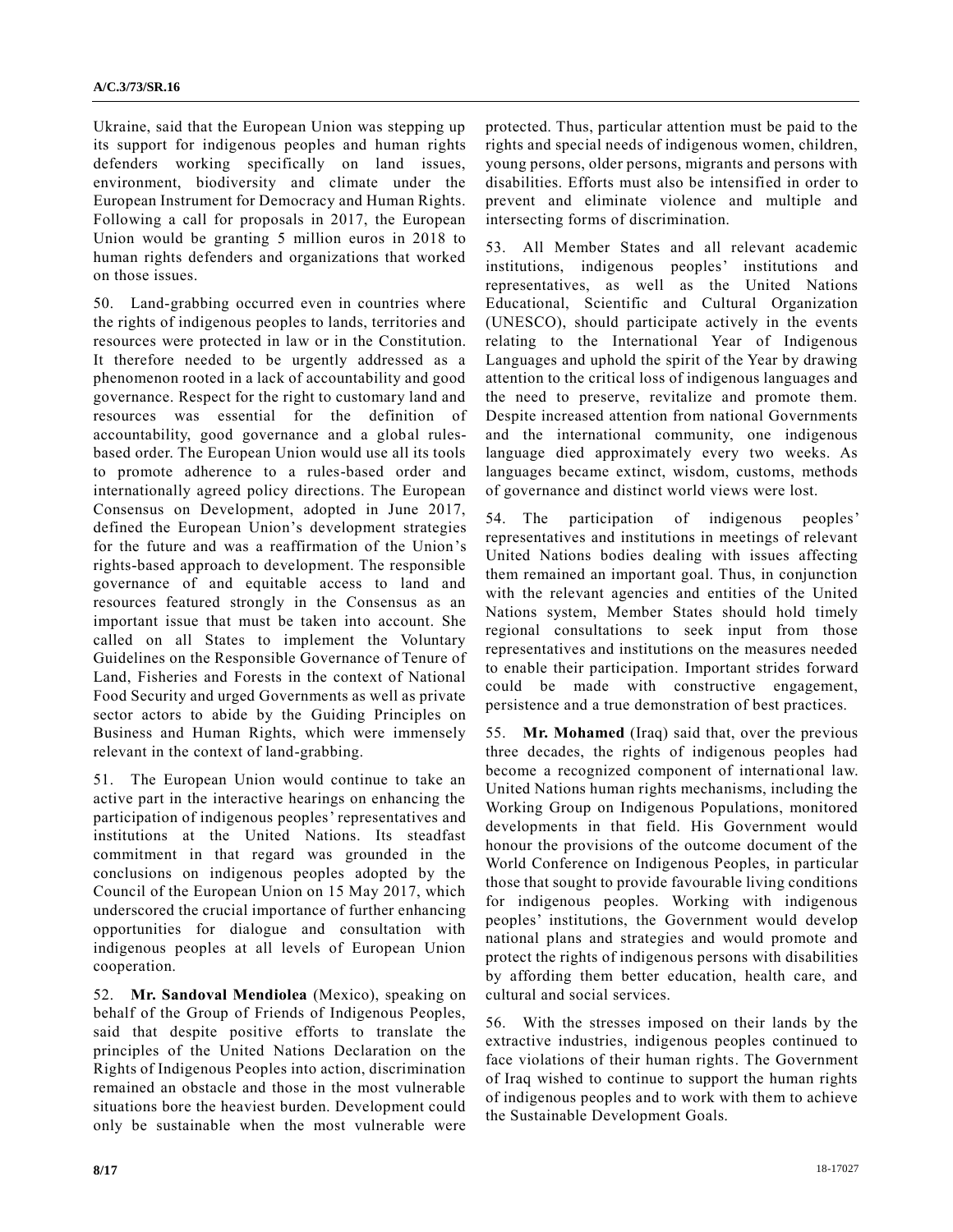57. **Mr. Kashaev** (Russian Federation) said that supporting indigenous peoples' aspirations to the full and effective realization of their rights had always been one of his Government's priorities. Many legal instruments had been enacted in his country to reflect the main international statutes on the promotion and protection of the rights of indigenous peoples. Longterm strategic documents incorporating the concept of sustainable development were also being drawn up for the indigenous peoples of the north, Siberia and the Far East. Meanwhile, work was under way to improve mechanisms governing the special legal status of indigenous peoples at the federal and regional levels, including in the context of the United Nations Declaration on the Rights of Indigenous Peoples.

58. In seeking to preserve the traditional homelands and the social, economic and cultural identities of indigenous peoples, the Government paid particular attention to their relationship with industry. For example, trilateral agreements had been signed between local authorities, businesses and the indigenous peoples, while trilateral commissions and dispute settlement mechanisms had been put in place to rule on the losses suffered as a result of industrial activities. The policies of industrial companies reflected positive changes in the context of the need to obtain the free, prior and informed consent of indigenous peoples. The situation of indigenous peoples was monitored primarily by federal and regional commissioners for human rights, ombudspersons on the rights of indigenous peoples and various consultative mechanisms for cooperation with civil society.

59. A national organizing committee would shortly be established in preparation for the International Year of Indigenous Languages. Proposals by indigenous peoples had already been incorporated into the relevant national plan of action. The Russian Federation was ready to share its experience in preserving linguistic diversity, including the use of rare and lesser-used languages in the education system and the mass media.

60. His delegation advocated exchanging best practices relating to promoting and protecting the rights of indigenous peoples, especially within the Permanent Forum on Indigenous Issues and the Expert Mechanism on the Rights of Indigenous Peoples. Unfortunately, discussions on indigenous peoples were being increasingly being politicized, whereas the common task of the international community should be to seek out mechanisms that would improve their situation since it would also facilitate the development of society as a whole. Any initiative that would place representatives of indigenous peoples in an artificial conflict, making them pawns in the underhanded political games of certain countries, was therefore unacceptable.

61. **Mr. Meza-Cuadra** (Peru) said that his country had ratified and incorporated into its legal statutes the Indigenous and Tribal Peoples Convention, 1989 (No. 169) of the International Labour Organization (ILO). Currently, the focus was on implementing the United Nations and American Declarations on the Rights of Indigenous Peoples. Under the Right to Prior Consultation for Indigenous or Aboriginal Peoples Act, 42 consultations had been carried out on projects relating to hydrocarbons, mining, infrastructure and protected natural areas. Thanks to the Working Group on Indigenous Peoples, a permanent forum that brought together the seven most representative indigenous organizations in the country, several agreements had been reached on adapting public services to the traditions and lifestyles of the indigenous population.

62. The intercultural approach was a mandatory policy in Peru. As one of the first countries in the region to have established a policy on the protection of indigenous peoples in isolation and in initial contact, Peru had recently established an oversight system to penalize deeds or behaviour that could infringe the rights of peoples in isolation.

63. Adopted in August 2017, the national policy on indigenous languages, the oral tradition and intercultural relations sought to guarantee the linguistic rights of speakers of indigenous languages in the national sphere and to incorporate changes and improvements in public administrative practices and in the provision of public services. As part of the events planned for the International Year of Indigenous Languages, the International Congress on Indigenous Languages would be held in Cusco, Peru, in October 2019.

64. According to the National Census on Population, Housing and Indigenous Communities, conducted in October 2017, 25 per cent of the total population registered, or 7 million persons, identified themselves as indigenous. Peru remained committed to the promotion and protection of their rights

65. **Ms. Nicholas-Mackenzie** (Canada) said that the first step in renewing relationships between Governments and indigenous peoples was to recognize and implement the rights of the latter. In the case of Canada, that meant their treaty rights as well as their inherent rights. Recognition was essential to rebuilding strong, self-determining indigenous nations and to allowing indigenous peoples to reassume control over their governance, lands, resources, languages, cultures and education.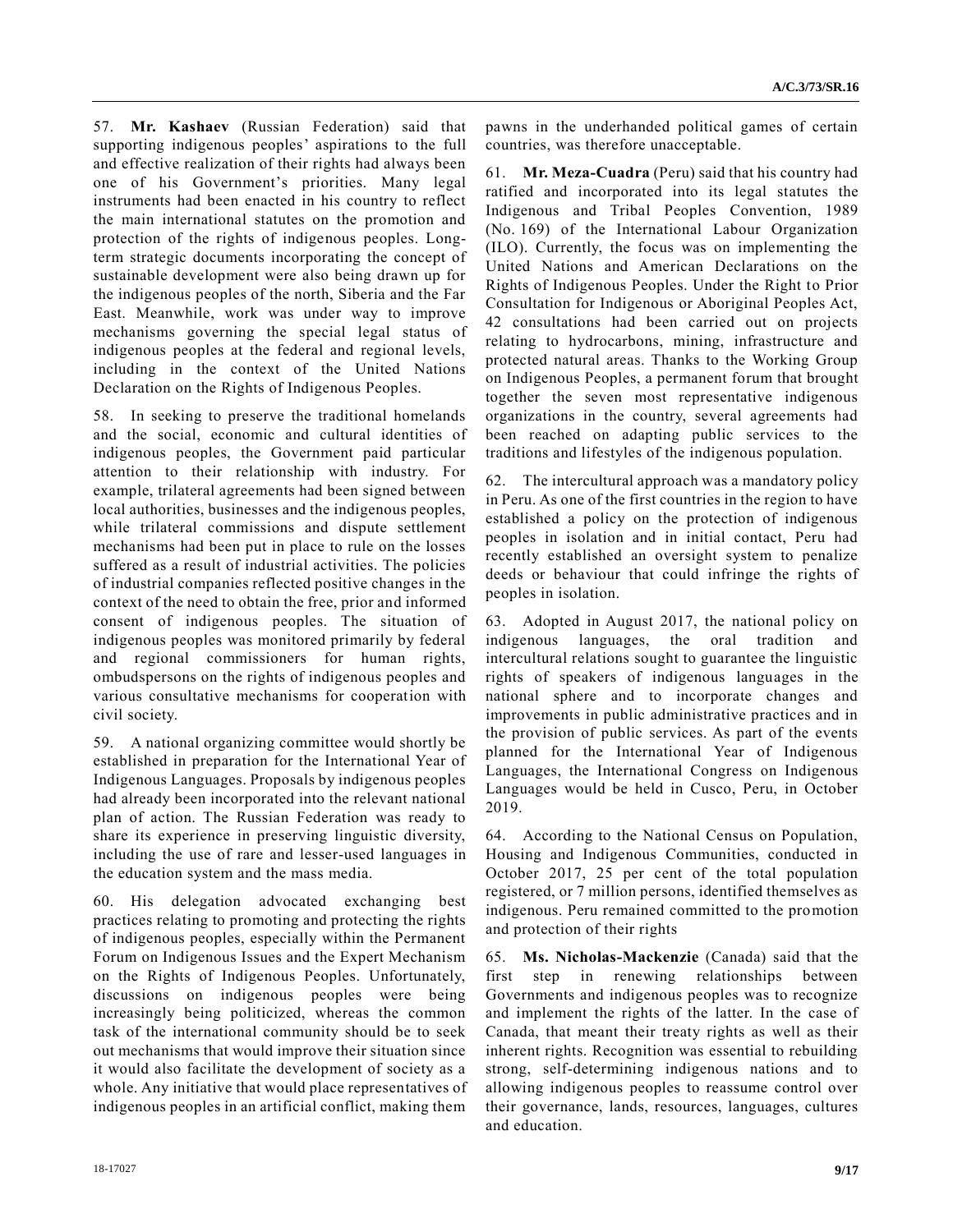66. Consistent with the United Nations Declaration on the Rights of Indigenous Peoples, Canada recognized the right of indigenous peoples to participate in decision-making through their own representative institutions, including in relevant United Nations forums. Her Government was also fully cognizant of the need to consult indigenous peoples and cooperate in good faith with them with the aim of obtaining their free, prior and informed consent on matters affecting them.

67. Member States had begun the challenging work required to change relationships. Canada was very proud to be among them as it sought to redress historical wrongs by engaging in collaborative and communitydriven discussions in a way that responded to the unique rights, needs and interests of indigenous peoples. The collective challenges facing the international community could be viewed as opportunities to forge agreements that would advance the visions of selfdetermination of indigenous peoples for the benefit not only of their communities but of all humanity. Respect for indigenous rights was integral to achieving a more sustainable world for all.

68. **Ms. Frias Deniz** (Mexico), speaking as a youth delegate, said that her country's identity was deeply rooted in its history and social and political context. The Government of Mexico fully supported the indigenous peoples' pursuit of sustainable, inclusive development and aspirations for securing a better quality of life without losing their cultural identify or jeopardizing the country's natural heritage. The United Nations Declaration on the Rights of Indigenous Peoples had served as a guide to her Government in the adoption of relevant policies aimed at preserving the linguistic diversity and traditional knowledge of indigenous peoples, protecting their lands and territories, combating climate change and promoting the participation of indigenous women in the economic, social and political life of the country.

69. Her country supported the work of the Special Rapporteur, the Permanent Forum on Indigenous Issues and the Expert Mechanism on the Rights of Indigenous Peoples. At the thirty-third ordinary session of the Human Rights Council, Mexico had proposed that the mandate of the Special Rapporteur be extended for three years. At the World Conference on Indigenous Peoples, it had proposed raising the number of experts on the Expert Mechanism to seven; providing technical assistance to States and indigenous peoples in the drafting of laws and national policies relating to their rights; and encouraging greater coordination with other special procedures.

70. Eliminating violence against indigenous women and girls was as important as achieving their economic, social and political empowerment. Thus, at the sixtyfirst session of the Commission on the Status of Women, Mexico, together with the International Indigenous Women's Forum, had proposed that empowering indigenous women be treated as a priority issue.

71. **Mr. de Souza Monteiro** (Brazil), reaffirming his Government's commitment to the principle of free, prior and informed consent, said that the political participation of indigenous peoples in Brazil had been increasing in the previous two years. During the country's recent general elections, two indigenous women had symbolized that positive trend: the first, a candidate for the post of Vice-President, had successfully mainstreamed the indigenous perspective in political representation; the second had become the first Brazilian indigenous congresswoman, having previously been instrumental in obtaining a ruling by the Brazilian Supreme Court recognizing the indigenous territory of her ancestors, the Raposa Serra do Sol in Roraima, as one of the 426 demarcated indigenous lands in Brazil.

72. Brazil was fully aware that only by fully involving indigenous peoples would it be possible to fulfil the 2030 Agenda. By continuing to implement the promotion and protection mandate enshrined in the 1988 national Constitution, Brazil would also be fulfilling its commitments under the United Nations Declaration on the Rights of Indigenous Peoples and the 2030 Agenda.

73. **Mr. González** (Colombia) said that indigenous communities in Colombia had been authorized to assume control over their own health, education, drinking water and basic sanitation systems and 22 communities had already done so for education services. Judicial mechanisms had also been established to provide protection and security in ancestral indigenous territories.

74. His Government was designing and implementing institution-building programmes, on the basis of inclusive and participatory processes, to support indigenous authorities with their political and administrative responsibilities. It was also preparing documentation for life plans and budgetary transfer management.

75. The Andean concept of *buen vivir* (living well) must be understood in the context of indigenous peoples' right to choose their own development model and as a concrete application of their right to selfdetermination. Unlike the idea of economic growth, it promoted a new way of living together in society and in harmony with the environment. As a fresh approach to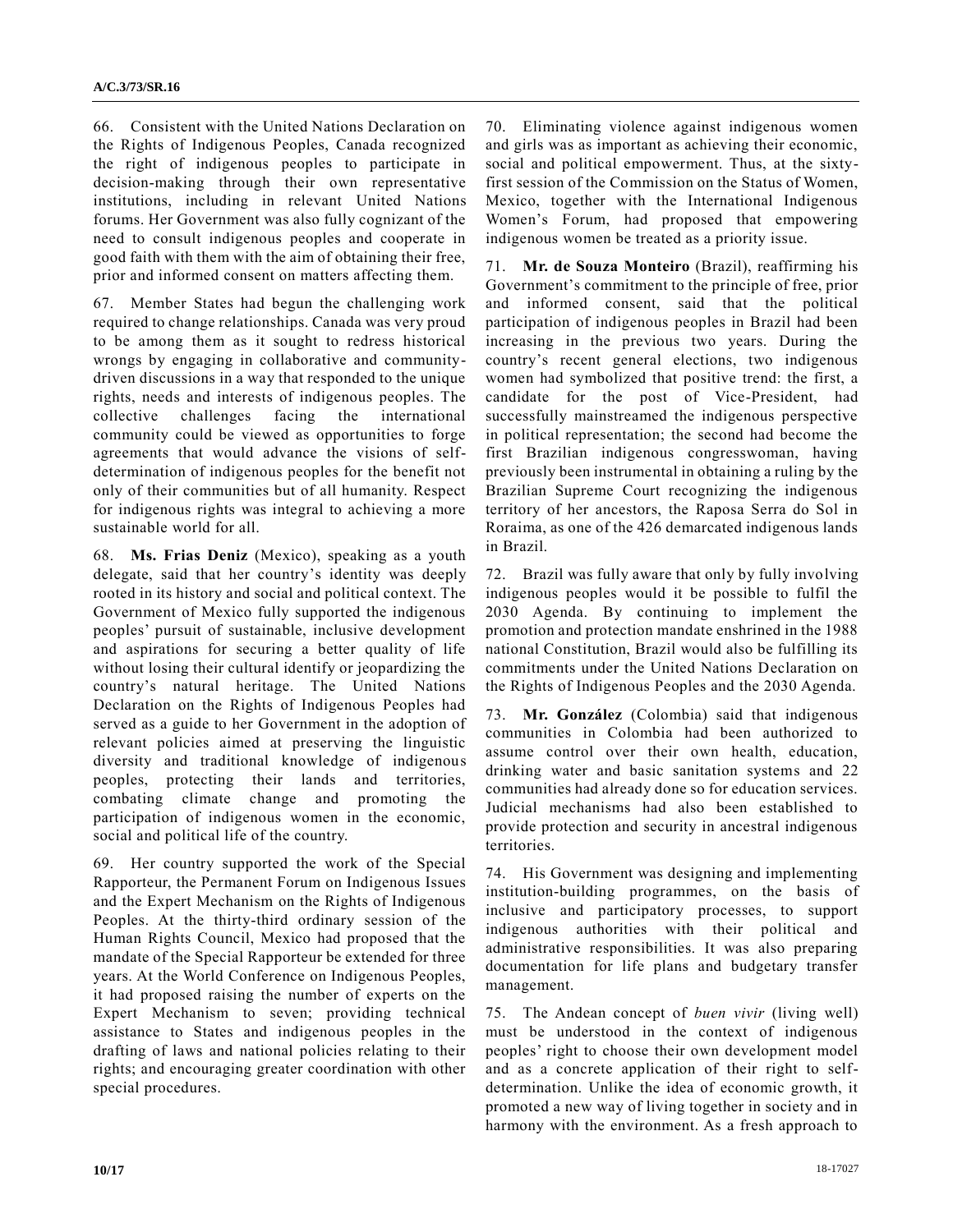the challenges of sustainable development, the concept transcended socioeconomic and environmental differences and attested to the fact that diverse perspectives could strengthen the outlook for development.

76. His Government also practised prevention and protection, including by monitoring threatening situations, training national and regional public entities and enhancing awareness in neighbouring communities of the situation of peoples living in isolation. Those measures had helped to avoid contact between illegal miners and missionaries and people in isolation in the Rio Puré National Park. Similarly, authorities in the departments of Amazonas, Caqueta and Vaupés had been advised of the need for no-contact strategies in order to protect peoples in voluntary isolation. However, the Government recognized that challenges such as narcotrafficking, illegal mining, illegal logging and the presence of armed entities were a hindrance to its efforts to address sustainable development and other issues affecting indigenous peoples in a responsible manner.

77. **Mr. Silverman** (United States of America) said that the priority concern for the United States was the need to end violence against indigenous women and girls. American Indian and Alaskan native women faced higher rates of violence and domestic assault than almost any other group in the country. Domestically, federal prosecutors brought violent offenders against indigenous women to justice, while federal programmes offered indigenous survivors a broad range of services and support. The federal authorities also funded research into the phenomenon of violence against indigenous women and girls and the search for possible solutions, while providing training and technical assistance to improve tribal ability to maintain public safety.

78. United States tribal leaders had emphasized the need for rigorous investigation and prosecution of cases involving missing or trafficked indigenous women. In response, the United States Department of Justice had supported prosecutors in holding perpetrators accountable and had launched an initiative to improve indigenous public safety by increasing United States federally recognized tribes' access to national crime information databases, enabling them to enter registrations into the national sex offender registry, to have orders of protection enforced beyond their reservations, to keep firearms away from those who should not receive them and to enter arrests and convictions on tribal lands into those national databases. By the end of the 2018 fiscal year, 47 tribes were participating in the programme.

79. The Department of the Interior worked with American Indian and Alaskan natives on a victims' response programme for victims' rights and restitution. It also sought to raise awareness among federal agencies of the unique challenges surrounding the human trafficking of American Indian and Alaskan natives.

80. At the 2016 summit of North American leaders, the United States, Canada and Mexico had established a trilateral working group on violence against indigenous women and girls, which had held three meetings in the preceding three years.

81. **Ms. Diedricks** (South Africa), recalling that 2018 marked not only the seventieth anniversary of the adoption of the Universal Declaration of Human rights but also the centenary of the birth of Nelson Mandela, whose life had been dedicated to the attainment of human dignity for all, said that the national Constitution was premised on the fundamental principle of nondiscrimination. It aimed to advance human rights and fundamental freedoms for all, equally and without prejudice.

82. The multiple socioeconomic challenges faced by communities in South Africa were directly attributable to past discriminatory practices, including the dispossession of land. The critical issue of economic, social and cultural empowerment of indigenous communities must be addressed from the perspective of land ownership. Indeed, no equitable economic benefit would derive to the majority of South Africans until the issue of land ownership had been resolved. Her Government had restored a sizeable amount of land to the previously disadvantaged groups, including the Khoi and San communities. It was striving to tackle the issue of expropriation of land without compensation within the constitutional and legislative frameworks without sacrificing critical sectors of the economy, such as food security. Economic development was predicated on equal access for all to land, territories, resources and economic opportunities.

83. The destruction wrought by transnational corporations and other business enterprises on the ancestral lands of indigenous peoples remained a fundamental concern for her Government. For those corporations, the sanctity of life was subordinate to the maximization of profits. South Africa called on the international community to work together to achieve the realization of indigenous peoples' human rights and fundamental freedoms across the globe and without discrimination.

84. **Mr. Arriola Ramírez** (Paraguay) said that 19 distinct indigenous peoples existed in his country, distributed over more than 400 communities. Their rich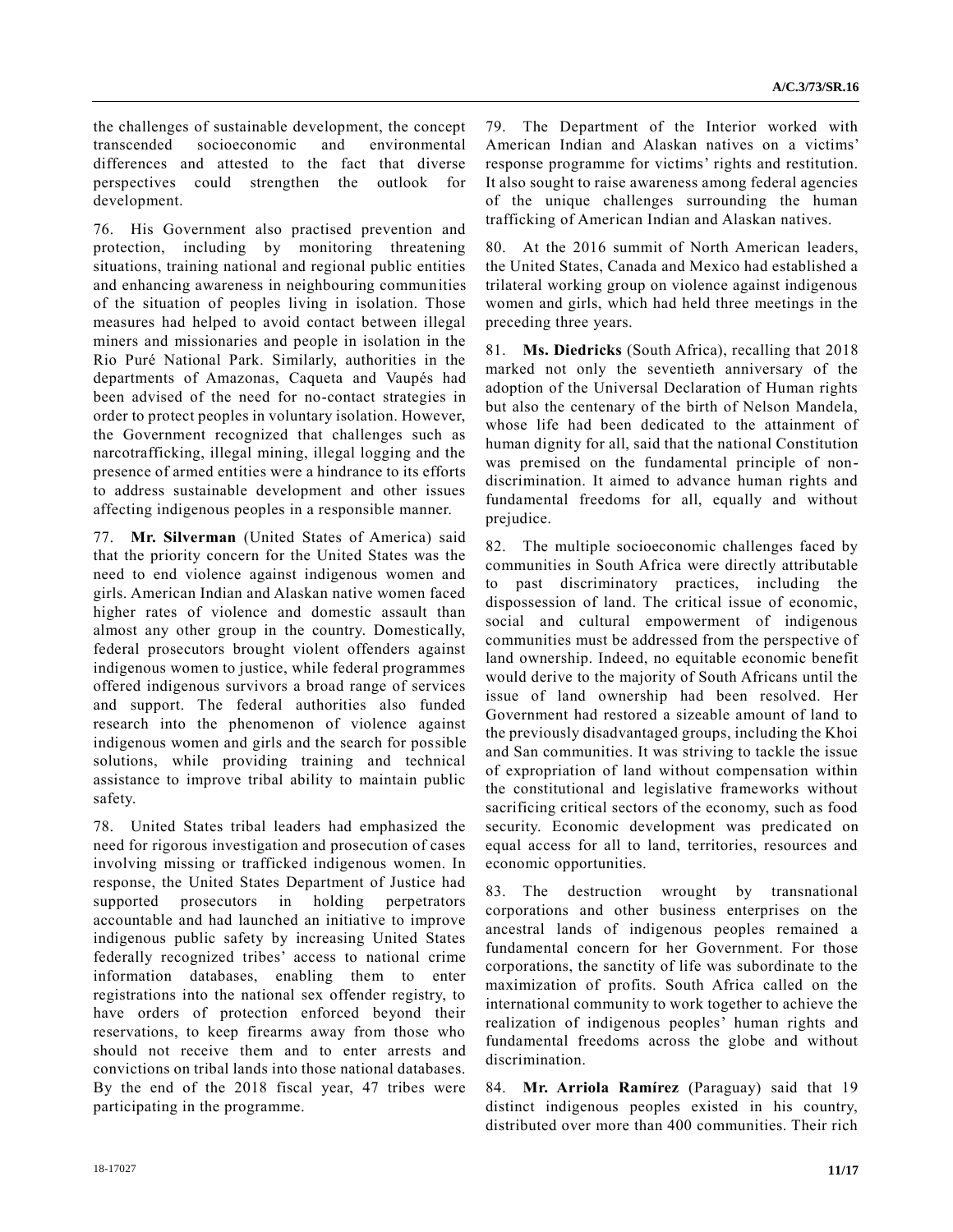linguistic diversity was part of the cultural heritage of Paraguay. Spanish and Guarani, an indigenous language widely used by the Paraguayan population, had coexisted, interacted and enriched each other mutually for more than four centuries.

85. The Constitution of Paraguay recognized the nation's pluricultural and official bilingual character. The Languages Act was a major cultural and political achievement signalling the start of a new phase in the management of bilingualism in Paraguay. The celebration of 2019 as the International Year of Indigenous Languages should help to create awareness of the need to respect, preserve and promote indigenous languages, especially those at risk of extinction.

86. Recognized in the Constitution as having existed prior to the emergence of the nation-State, the indigenous peoples of Paraguay were guaranteed the right to preserve and develop their ethnic identity, the right to communal ownership of land and the right to participate in political life and in decision-making on issues that affected their rights. In close collaboration with indigenous peoples, competent government institutions had been preparing and executing national plans of action to implement the provisions of the United Nations Declaration on the Rights of Indigenous Peoples.

87. **Mr. Hermida Castillo** (Nicaragua) said that his Government had set aside over \$480,000 from the general budget for indigenous territories, with a view to strengthening territorial and communal governance. In terms of restitution of rights to indigenous groups, in a bid to enhance socioeconomic and cultural security, the authorities had granted land titles amounting to 31.4 per cent of the national territory and accounting for 100 per cent of land title applications by indigenous peoples and persons of African descent. Intercultural health, education and production models were instituted to guarantee socioeconomic well-being, food security and sovereignty throughout the Caribbean coast and, especially, in the beneficiary communities.

88. The State guaranteed the communities of the Caribbean coast the right to enjoy their natural resources, exercise their own forms of communal property and choose freely their own leaders and representatives, thereby contributing to the preservation of their cultures, languages, religions and customs. The education curriculum continued to be based on bilingual intercultural education, by virtue of which indigenous persons were taught in their mother tongue and learned Spanish as a second language. That approach promoted indigenous culture, traditions and identity, together with respect for ancestral values, traditions and customs dating back thousands of years.

89. The Health Act and the Traditional Medicine Act incorporated indigenous knowledge and wisdom into the health services and training of health personnel. A significant achievement was the fact that, in the period from 2016 to 2018, no case of maternal mortality had been recorded in any of the three territories.

90. Under the Government of Reconciliation and National Unity, Nicaragua would continue to make strides to improve the well-being of indigenous peoples and persons of African descent and to restore their traditional forms of self-governance and human development within the framework of the policy of restitution of rights.

91. **Ms. Sudmalis** (Australia) said that her delegation recognized the pivotal role of indigenous women in empowering communities to achieve the ambitious 2030 Agenda and overcome disadvantage. Like their counterparts in many other countries, Australian indigenous women and girls often experienced different life pathways than non-indigenous women, such as taking on caring responsibilities at a younger age that resulted in lower rates of education and less employment over the course of their lives.

92. The Women's Voices project was a significant opportunity to reframe the Government's current approach to empowering indigenous women. Headed by the Aboriginal and Torres Strait Islander Social Justice Commissioner, it allowed indigenous women and girls to talk about their strengths, challenges and aspirations for change.

93. As home to the world's oldest continuing culture, that of its First Australians, Australia was proud of its rich history and diversity. Her country's membership on the UNESCO Steering Committee for the International Year of Indigenous Languages demonstrated its support and commitment to revive, maintain, celebrate and promote indigenous languages.

94. The Government of Australia embraced working with indigenous leaders and communities to support indigenous ownership, enable true partnerships and recognize the diversity of cultures and circumstances of indigenous Australians. Like the national agenda, entitled "Closing the Gap", the Sustainable Development Goals called for consistent efforts from all levels of government, the private and non-profit sectors, communities and individuals. Australia welcomed further discussion and ideas on the alignment between empowerment of indigenous peoples and the 2030 Agenda.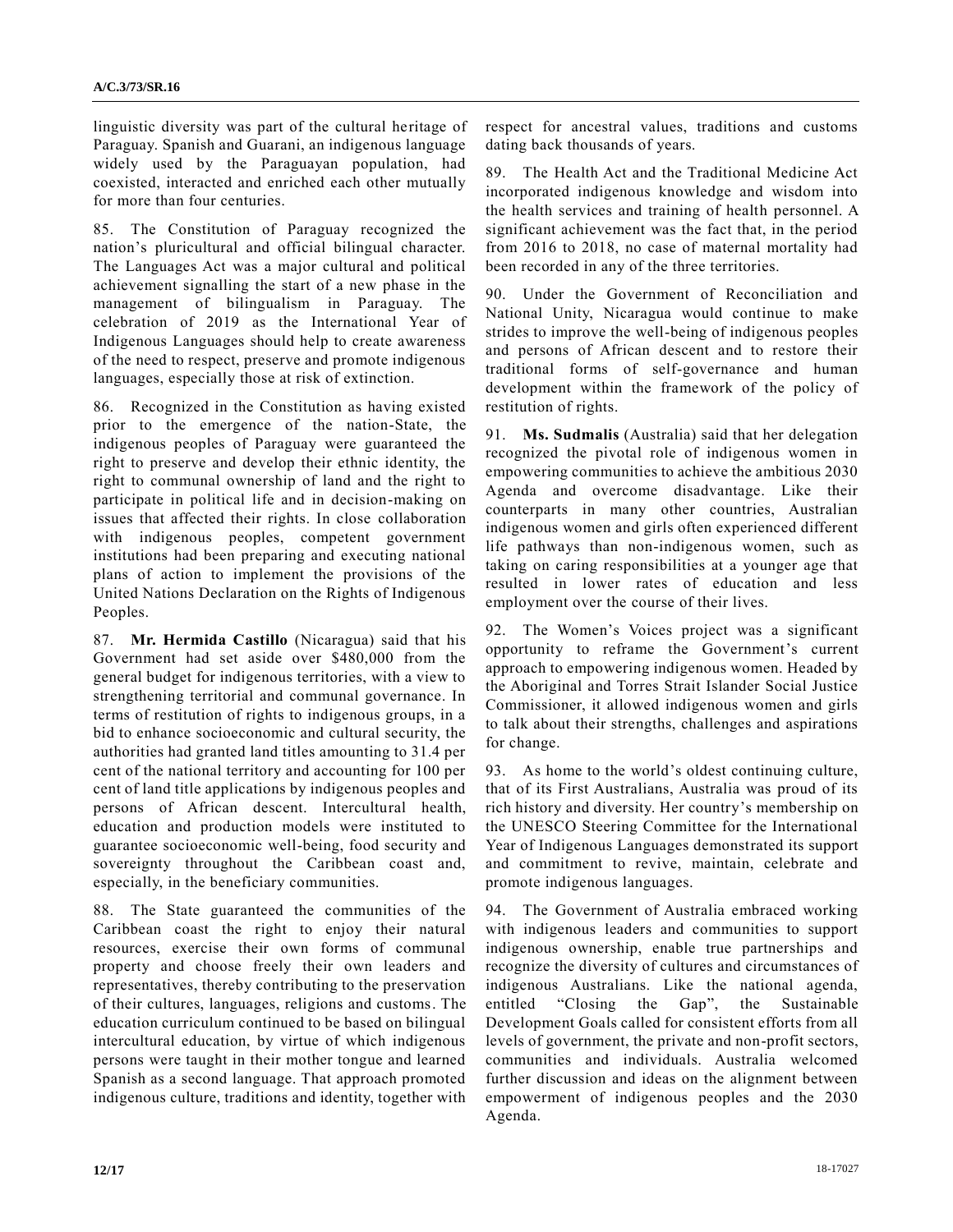95. **Mr. Tituaña Matango** (Ecuador) said that his country's 2008 Constitution went beyond multiculturalism to espouse social renewal as the outcome of a long and complex organizational process of social movements. Recognizing 21 collective rights for peoples and nationalities, it also incorporated equality and non-discrimination as principles guiding public policies aimed at achieving the full participation of indigenous peoples in a just and inclusive society.

96. The National Development Plan 2017–2021 affirmed the principles of interculturalism and plurinationalism, revalidating the importance of the identity of peoples and nationalities. Ecuador had long been committed to preserving indigenous languages, maintaining intercultural education and recognizing diversity. The existing bilingual intercultural education system and the national curriculum for bilingual intercultural education, applied to each indigenous language of Ecuador, were the means of promoting a culturally and linguistically relevant education.

97. As one of the countries that had been instrumental in having 2019 proclaimed as the International Year of Indigenous Languages, and in its capacity as Co-Chair of the UNESCO Steering Committee for the International Year of Indigenous Languages, Ecuador would continue to support the proposals of indigenous peoples, States and other stakeholders looking forward to the successful celebration of the Year. By participating actively in that important event, States would help to preserve and revitalize the use of ancestral languages and their transmission to future generations.

98. In his country 12 October was an opportunity to reflect on the meaning of interculturalism from the perspective of a continent that recognized the value of indigenous peoples, their knowledge, culture and traditions. Thus, it was celebrated as a day of interculturalism and plurinationalism, dialogue between different cultures and knowledge systems, and an occasion to strengthen national unity in diversity with a view to building an inclusive State where peace and justice would prevail.

99. **Mr. Gertze** (Namibia) said that several ethnic groups in Namibia had been relegated to so-called "homelands" under the colonialist apartheid regime, resulting in grave injustices and severe disadvantages. The Namibian Constitution provided a foundational framework for promoting and protecting the rights of such marginalized communities. As a party to a number of conventions and treaties that safeguarded the rights of all peoples, Namibia had enacted national legislation in compliance with the obligations set out under those instruments. A dedicated minister responsible for

marginalized communities had been appointed within the office of the President.

100. Marginalized communities faced a number of challenges: lack of access to land and lack of secure land tenure, low levels of education, limited access to health service, food insecurity and insufficient livelihood options. Education, resettlement and livelihood support programmes were being implemented with a view to integrating those marginalized communities into the mainstream economy and improving their opportunities to earn a living. The Government had also purchased commercial farms, launched literacy projects and put in place affirmative action measures. Conservancies had also been set up and were being managed for the benefit of marginalized people.

101. Under the Traditional Authorities Act, a traditional community could apply for State recognition and obtain the right to administer and execute customary laws, to protect and promote the culture, language, tradition and traditional values of its communities and to preserve cultural sites, works of art and traditional ceremonies.

102. **Ms. Cedeño Rengifo** (Panama) said that, in July 2018, Panama had contracted a World Bank loan of \$80 million to support the implementation of the Integral Development Plan for Indigenous Peoples. The purpose of that Plan was to strengthen the capacity for governance of indigenous peoples and assist in planning and implementing development programmes consistent with their priorities and outlook. It would also serve to enhance the public services provided to them. Based on a national consensus between the two indigenous governance structures and inspired by their own development perspective, the Plan comprised three components: strengthening governance and multisectoral coordination for the development of indigenous peoples; improving the quality and cultural relevance of services and infrastructure in indigenous territories; and project management, monitoring and evaluation.

103. Her Government recognized that it had a commitment and a historic responsibility to generate greater and better opportunities for equality. It had the political will and was open to proposals that would benefit the indigenous peoples of Panama. The participation and inclusion of indigenous peoples was vital for the full application of the United Nations Declaration on the Rights of Indigenous Peoples, which was the most comprehensive instrument that Member States had at their disposal for achieving change. The historical denial of the human rights of indigenous peoples must be redressed.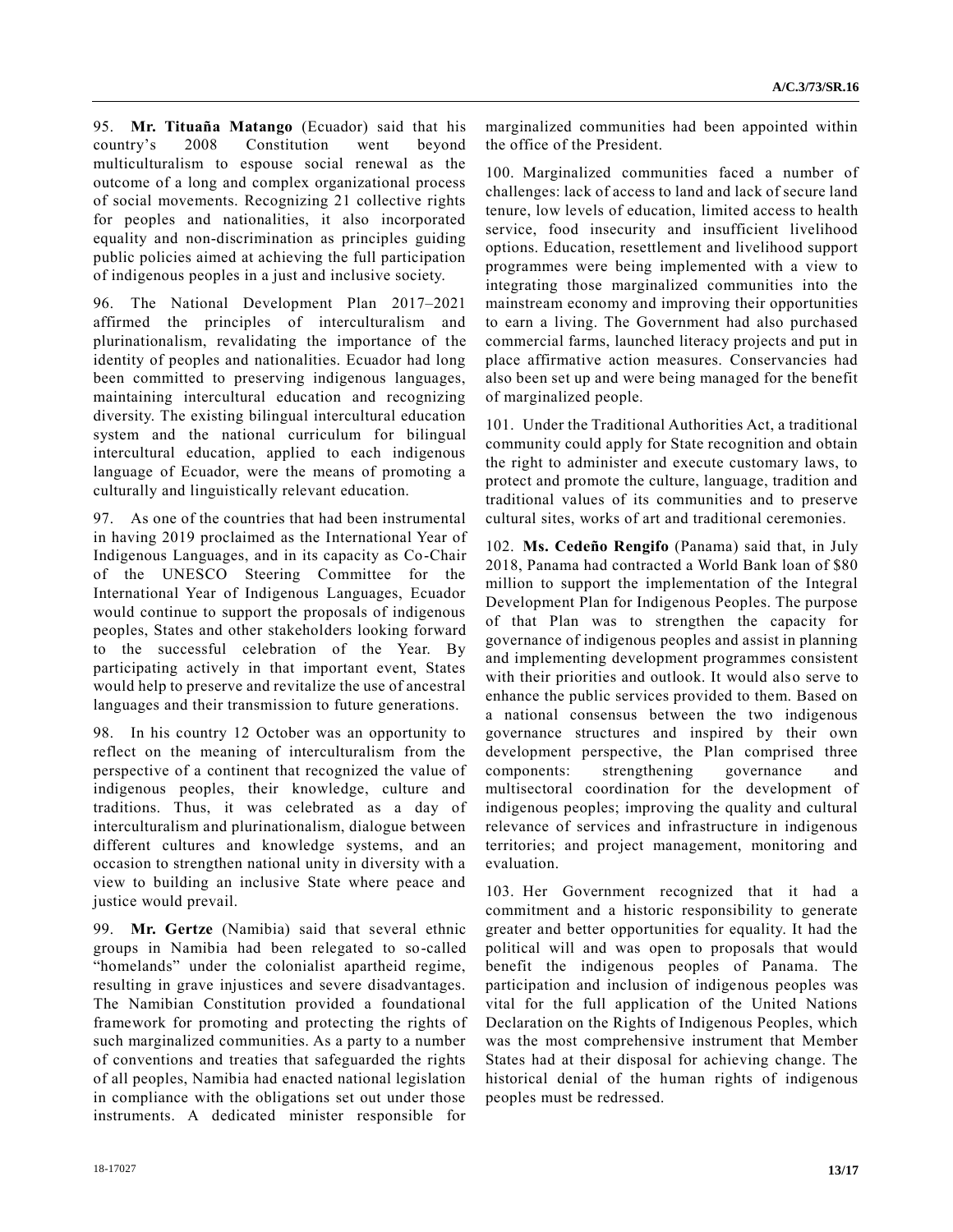104. **Ms. Ershadi** (Islamic Republic of Iran) said that, even 10 years after the adoption of the United Nations Declaration on the Rights of Indigenous Peoples, indigenous peoples lagged far behind non-indigenous populations in terms of their economic and social conditions. Moreover, some indigenous groups continued to suffer from unfair treatment, including violence and discrimination, with no guarantee of their basic rights, and severe challenges to their survival and development. In accordance with the 2030 Agenda and the Declaration, countries with indigenous peoples needed to show political will, formulate appropriate national plans of action, strategies and measures and fulfil the commitments made at the World Conference on Indigenous Peoples.

105. She called on international, national and local stakeholders to respect indigenous peoples' rights to their homelands and natural resources. Countries with indigenous populations should put in place strong protective measures to ensure that the rights of those populations were upheld in interactions with extractive industries operating on their ancestral lands. Stronger monitoring mechanisms at the local and national levels were required for the realization of the objectives of the Declaration.

106. **Monsignor Grysa** (Observer for the Holy See) said that, despite advances, the environmental, cultural and spiritual heritage of many indigenous populations remained under significant threat. Economic and ideological colonization imposed under the banner of "progress" continued to be carried out without concern for the human rights of indigenous peoples or their environment.

107. New forms of mining and extraction of valuable minerals and other resources in the Amazon basin, conducted by large corporations, had led to devastating environmental degradation and deforestation, as well as the displacement of persons. Even seemingly wellintentioned land conservation policies and environmental protection movements had disrupted local economies and the lives of inhabitants. Without access to their own land and forced to migrate to cities in search of work, many indigenous peoples fell into precarious situations of poverty and vulnerability.

108. The Amazon and other resource-rich regions of the world must no longer be viewed as inexhaustible sources of wealth to be exploited. Environmental protection must take into consideration the rights and livelihood of the indigenous peoples who called those regions home. They must be included as authentic dialogue partners in every deliberation on matters that directly affected them. Preference must be given to those beneficial initiatives that indigenous communities and organizations were already undertaking.

109. Indigenous peoples commanded an immense cultural reserve and set of living traditions that must be preserved and defended. The disappearance of their culture and way of life could be even more serious than the loss of biodiversity. Those who were not part of their culture had much to learn from the world view and wisdom of indigenous peoples, as Pope Francis had recently noted.

110. **Ms. Cruz Yábar** (Spain) said that her country had a special strategic framework for cooperation with indigenous peoples. Furthermore, pursuant to the United Nations Declaration on the Rights of Indigenous Peoples, it had developed the Indigenous Programme, an instrument with its own budget for supporting the full and effective political participation of indigenous peoples. Under that Programme, Spain had worked to implement ILO Convention No. 169 through the promotion of multisectoral forums for dialogue and confidence-building at the regional and national levels.

111. In that context, Spain had supported the Meeting of Ibero-America High Authorities with Indigenous Peoples, which approved the Plan of Action of the Fund for the Development of the Indigenous Peoples of Latin America and the Caribbean. The Plan of Action sought to bring national normative and institutional frameworks into line with international standards relating to the rights of indigenous peoples, including the indigenous perspective in national plans, and to establish formal and permanent mechanisms for participation, dialogue and consultation between States and indigenous peoples.

112. Public policies must be consistent with international standards, and steps must be taken to reduce the number of attacks against indigenous human rights defenders and ensure that independent investigations were conducted into any such attacks. The international community should continue to invest in capacity-building of indigenous leaders in the areas of human rights, protection mechanisms and international forums.

113. **Mr. Carazo** (Costa Rica) said that, in March 2018, his country had settled a historical debt with its indigenous peoples by establishing an instrument to guarantee their free, prior and informed consent, setting out clear rules for their full and effective participation in decision-making. The mechanism for dialogue and participation was itself the fruit of an open and comprehensive dialogue conducted in 24 indigenous territories across the country through information and participation workshops on different aspects of the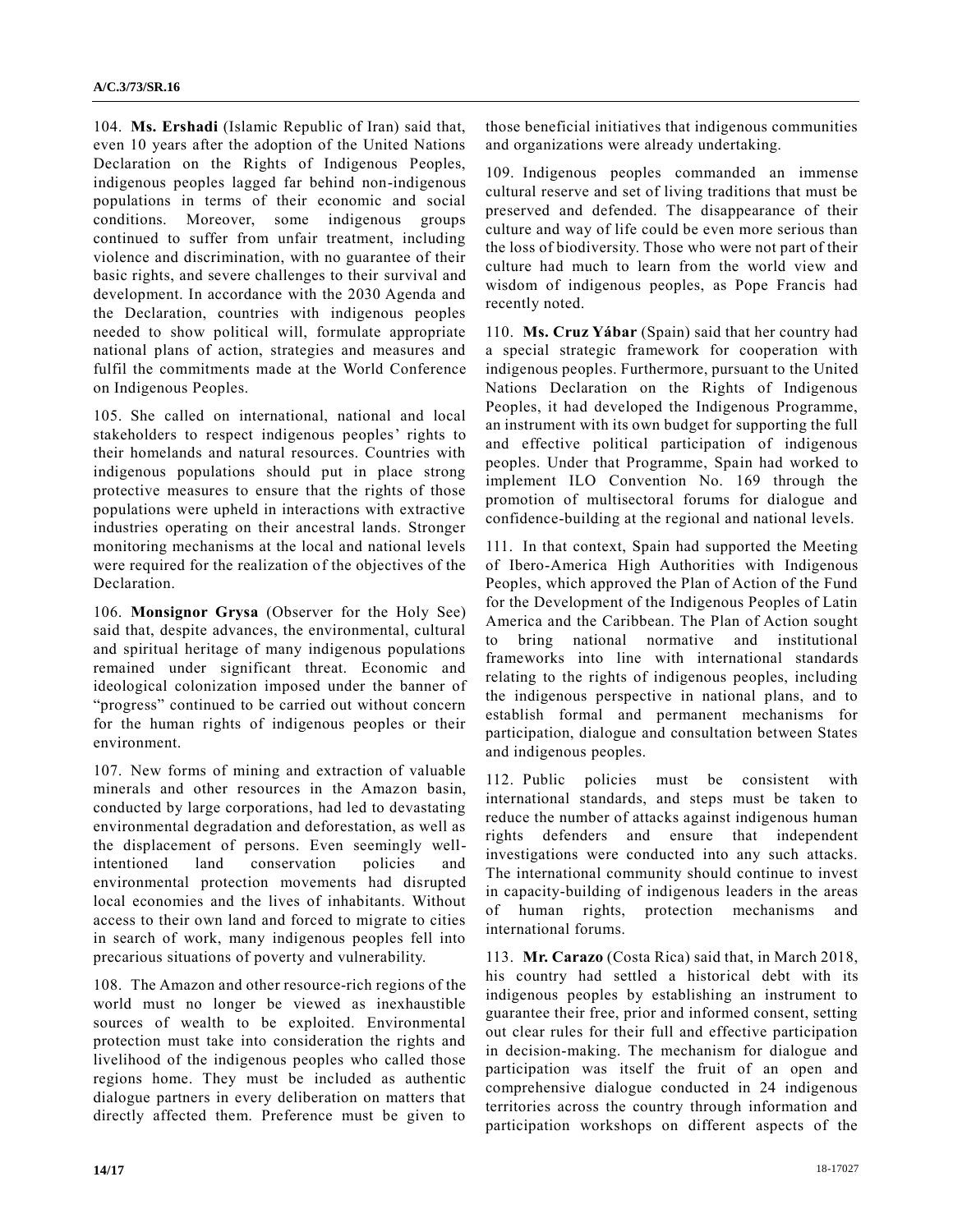consultation procedure, in accordance with the recommendations of the Special Rapporteur, the obligations set out in ILO Convention No. 169 and the rights enshrined in the United Nations Declaration on the Rights of Indigenous Peoples.

114. In August 2018, the Government had adopted a public policy relating to indigenous peoples for the period 2019–2024 to guarantee the fulfilment of their individual and collective rights from an intercultural and intergenerational perspective with an emphasis on gender equality. Indigenous women and youth must participate in decision-making on issues that concerned them directly.

115. **Ms. Oropeza Acosta** (Plurinational State of Bolivia) said that 97 per cent of the world population spoke only 4 per cent of the approximately 7,000 languages in existence; the vast majority of the minority languages were spoken mainly by indigenous peoples and were disappearing at an alarming rate. Without an appropriate measure for addressing the problem, the history, traditions and memories of the peoples that spoke those languages would be lost and the world's linguistic diversity would be drastically reduced.

116. The 2009 Constitution of Bolivia recognized the 36 nationalities living in the country. Alongside literacy training in Spanish, education was offered in only four of the 36 indigenous languages recognized in Bolivia: Aymara, Quechua, Guaraní and Cavineño. The State was also "Indianized" on the basis of the Constitution, guaranteeing recognition and equality of opportunities for all indigenous nations. By including indigenous peoples in all types of political decisions in the country, representative democracy had been enhanced by community democracy, which elected local government authorities.

117. Her country, which had recently hosted a seminar on the revitalization of indigenous languages attended by Latin American and Caribbean countries, would mark the official launch of national celebrations in preparation for the International Year of Indigenous Languages on 12 October. She welcomed the opportunity to discuss that issue precisely on the day celebrated in Bolivia as Decolonization Day. All countries should act together to promote the right of indigenous peoples to development based on the maintenance of their cultures and customs. The ancestral wisdom and world view of indigenous peoples encouraged respect for all forms of life sheltered by Mother Earth and served as a guide to *buen vivir* (living well), in harmony with nature.

118. **Ms. Dalituicama** (Fiji) said that indigenous peoples in her country had a sacred relationship with their land and environment. The national Constitution guaranteed the protection and ownership of indigenous land. Indeed, 87 per cent of the land was inalienable indigenous land and the majority of the people were indigenous to Fiji.

119. Like many other small island developing States, Fiji faced real threats posed by climate change and the authorities had identified over 63 coastal communities that required relocation as a result of rising sea levels. In 2014, the indigenous coastal village of Vunidogoloa, including its ancestral burial grounds, had been successfully relocated using a holistic approach in order to preserve its cultural identity.

120. The special relationship between indigenous communities and the environment had been specifically recognized, under the presidency of the Prime Minister of Fiji, at the twenty-third session of the Conference of the Parties to the United Nations Framework Convention on Climate Change, with the adoption of the local communities and indigenous peoples' platform. The platform was designed to strengthen the response of local communities and indigenous peoples to climate change and to facilitate the sharing of best practices and lessons learned on mitigation and adaptation.

121. **Mr. Mohd Nasir** (Malaysia) said that the Orang Asli of Peninsular Malaysia and the natives of Sabah and Sarawak comprised about 13 per cent of the national population. As Malaysia progressed towards becoming a developed nation, indigenous communities were adjusting to that process. Some indigenous persons chose to reside in their traditional villages and surroundings, while others migrated to urban areas. Nevertheless, they were doing their utmost to preserve their own sense of identity and dignity. The Government, conscious of its duty to ensure that the rights of its citizens were respected and protected, would continue to assist indigenous peoples in dealing with the complexities of modern life in the twenty-first century.

122. Malaysia recognized the importance of indigenous peoples' lands as part of the enjoyment of their human rights. Under the Aboriginal Peoples Act 1954, the State authority could, by notification in the Gazette, declare any area exclusively inhabited by aborigines to be an aboriginal reserve. The Department of Orang Asli Development had been set up pursuant to the Act to monitor the well-being of indigenous communities.

123. Various government initiatives helped to facilitate access to education for indigenous children, who were also strongly encouraged to further their studies to the tertiary level and received financial assistance or scholarships to do so. The outstanding performance of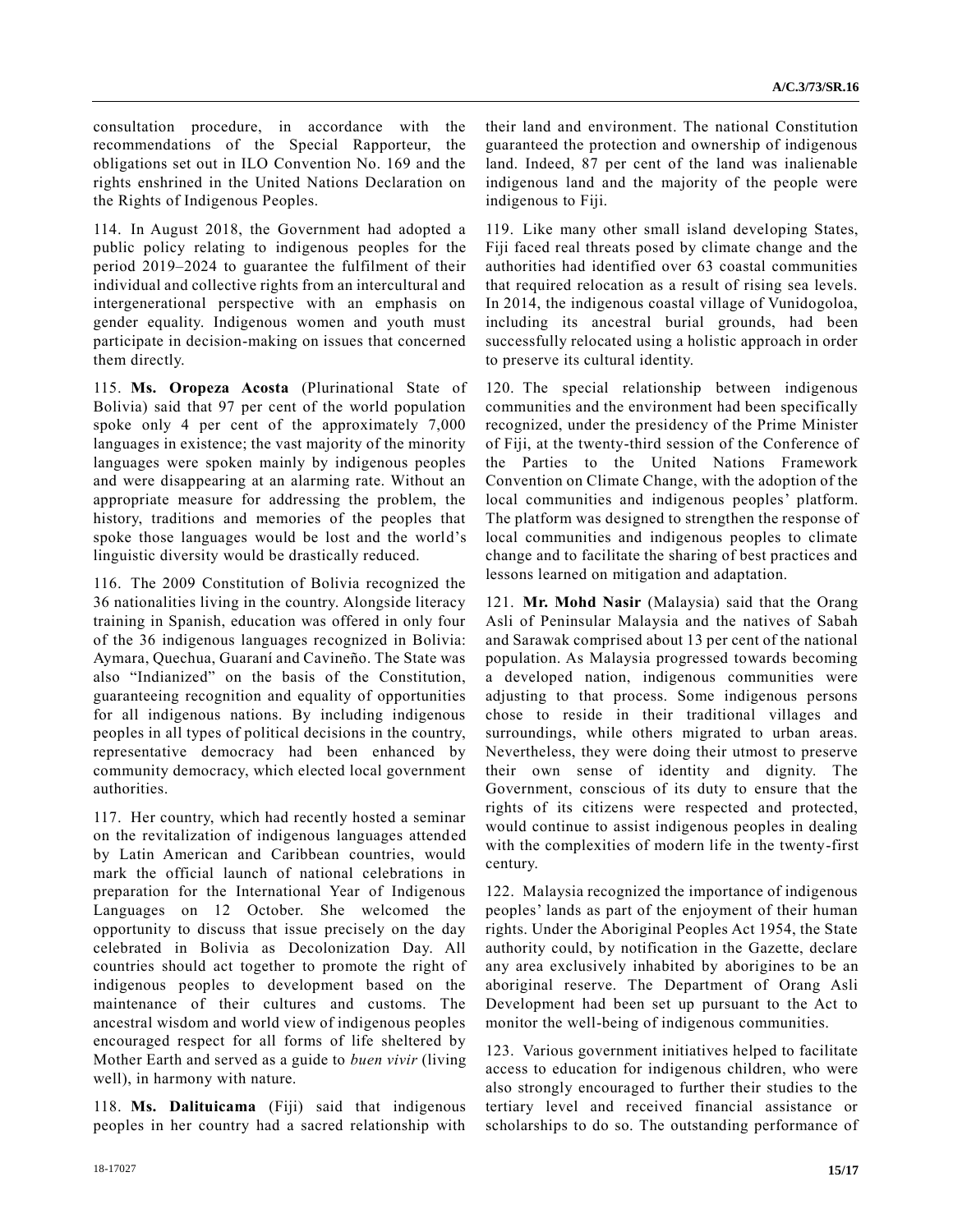many students attested to the wisdom of the Government's decision to improve access to education for rural indigenous communities.

124. **Ms. Horbachova** (Ukraine) said that her country was committed to respecting human rights and fundamental freedoms, in accordance with the United Nations Declaration on the Rights of Indigenous Peoples, and guaranteed that the ethnic, cultural, linguistic and religious identity of all national minorities in the country were both preserved and promoted. It also supported indigenous peoples based on the principle of universal respect for the rule of law and human rights, irrespective of race, gender or religion.

125. Her Government guaranteed the protection and enjoyment of the rights of the Crimean Tatar people within a sovereign and independent Ukraine and recognized the Mejlis as their competent self-governing body. Since the beginning of the temporary occupation of Crimea in February 2014, Crimean Tatars and ethnic Ukrainians had faced extrajudicial killings, abductions, enforced disappearances, politically motivated prosecutions, discrimination, harassment, intimidation, violence, including sexual violence, arbitrary detentions, torture, ill-treatment and psychiatric internment. According to the most recent report of the Office of the United Nations High Commissioner for Human Rights, entitled "Situation of human rights in the temporarily occupied Autonomous Republic of Crimea", systemic problems requiring urgent measures included the absence of impartiality in the administration of justice; restrictions on the exercise of fundamental freedoms, including actions to prevent or suppress criticism and dissent; and a general lack of accountability for human rights violations committed by State agents. Despite an April 2017 Order by the International Court of Justice requiring that the Russian Federation refrain from imposing limitations on the ability of the Crimean Tatar community to conserve its representative institutions, the Mejlis was still banned in Crimea.

126. Her delegation demanded that the Russian Federation comply with its obligations as an occupying Power under international human rights and humanitarian law, cease repressions against indigenous Crimean Tatars on the territory of the temporarily occupied Crimea, comply with the Order by the International Court of Justice and lift restrictions on the representative institutions of the Crimean Tartar community, including the ban on the Mejlis. She called upon the international community to condemn the human rights violations committed by State agents of the Russian Federation.

127. **Ms. Banaken Elel** (Cameroon) said that while significant advances had been made since adoption of the United Nations Declaration on the Rights of Indigenous Persons in 2007, consensus remained elusive given the many different approaches and the lack of an internationally accepted definition of the term "indigenous".

128. Her country had 250 ethnic groups, each of which could be considered indigenous in its region of origin. However, pending the finalization of a study undertaken to identify the populations that could be identified as indigenous in Cameroon, only the group referred to as Pygmies was currently recognized as belonging to that category. The Government had therefore adopted a series of measures to promote and guarantee the rights of those populations.

129. With respect to self-governance, her Government had taken steps to facilitate the political participation of indigenous populations by encouraging them to register on electoral lists and to present themselves as candidates in the communes to which they belonged. As a result, several representatives of Pygmy communities had been elected to serve on executive bodies in their communes. Furthermore, the Government sought to cooperate with the Pygmy population with a view to obtaining their free, prior and informed consent for programmes that concerned them. Such was the case with forestry, with the Government setting up a new category of mechanism designed to enable local communities to progressively assume responsibility for the management of their forests and forest resources. In southern Cameroon, Pygmy populations were actively engaged in community forest management committees. Cameroon would pursue its efforts to promote the rights of the Pygmy populations.

130. **Mr. Castillo Santana** (Cuba) said that political or economic interests of different kinds were still being cited as justification for projects that dispossessed indigenous peoples of their lands and natural resources, thereby depriving them of their right to development, leaving them vulnerable to marginalization and discrimination and imposing legal and administrative barriers to the recognition of their collective rights.

131. The United Nations Declaration on the Rights of Indigenous Peoples sent a clear message to the international community about the importance of ensuring the survival and well-being of indigenous peoples and, in particular, upholding their right to promote their own vision of economic, social and cultural development.

132. Reiterating its firm support for the just claims of indigenous peoples, his delegation urged the